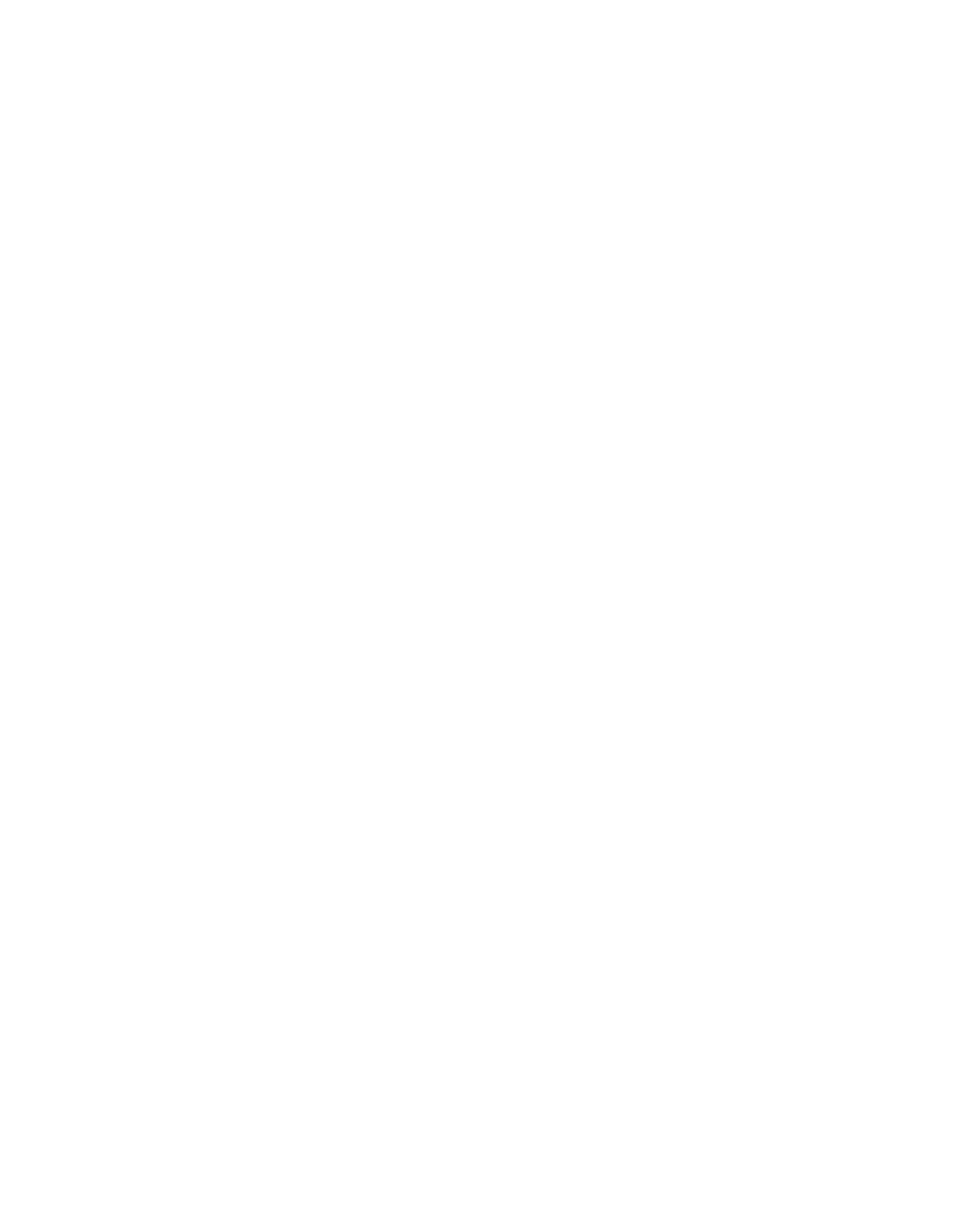# 12. **Implementation**



To accomplish the goals, objectives, and strategies of PlanQAC, a wide range of implementation measures are recommended. The implementation measures recommended should be viewed as positive instruments, which will guide the future of Queen Anne's County. The recommended implementation measures involve agencies at all levels of government, private organizations, developers, and the public; however, the final responsibility for the implementation of PlanQAC lies with the County's citizens and elected officials.

The adoption of PlanQAC is the first step in the implementation process. It is the product of considerable effort on the part of Queen Anne's County and its County Commissioners, Planning Commission, Department of Planning and Zoning, as well as many other County departments, the Technical Committee, community leaders, and concerned citizens. Continued action to implement PlanOAC will be needed for it to have a lasting impact.

Throughout PlanQAC, each chapter presents suggested strategies to accomplish future goals on individual topics. This chapter compiles those strategies and identifies additional strategies, projects, programs, or services to guide implementation.

## **PLAN RELATIONSHIPS & COORDINATION**

PlanQAC is not a standalone document, but is supported by (and, in turn supports) the following related planning documents:

- **Land Use and Development Ordinance (e.g.,** Zoning and Subdivision Regulations, Forest Conservation Act, Development Impact Fees)
- **Environmental Protection Regulations (e.g.,** Chesapeake Bay Critical Area Act, Erosion and Sediment Control Ordinance, Floodplain Management Ordinance, Stormwater Management Ordinance)
- **Adequate Public Facilities Ordinance**
- **Comprehensive Water and Sewerage Plan**
- **Land Preservation, Parks and Recreation Plan**
- **Building and Housing Codes**
- **Broadband Strategic Plan**
- **Kent Narrows Community Plan**
- **Economic Development Commission Strategic** Plan
- **Housing Strategy for Queen Anne's County**
- Nuisance Flood Plan
- **Multi-Jurisdictional Hazard Mitigation Plan**
- **County Watershed Improvement Plans**
- Sea Level Rise and Coastal Vulnerability Assessment & Implementation Plan
- Comprehensive Plans of Incorporated Towns

These and other planning documents must be in conformance with PlanQAC; however, as with any update or revision of a major planning document, conflicts may arise between previously adopted policies and newly proposed policies. The policies and guidelines contained within PlanQAC supersede any conflicting policies or guidelines contained in the above mentioned plans.

PlanQAC takes into consideration the comprehensive development plans and ordinances of the incorporated municipalities within County boundaries. It also refers to applicable State plans and ordinances that affect the growth and development of the County.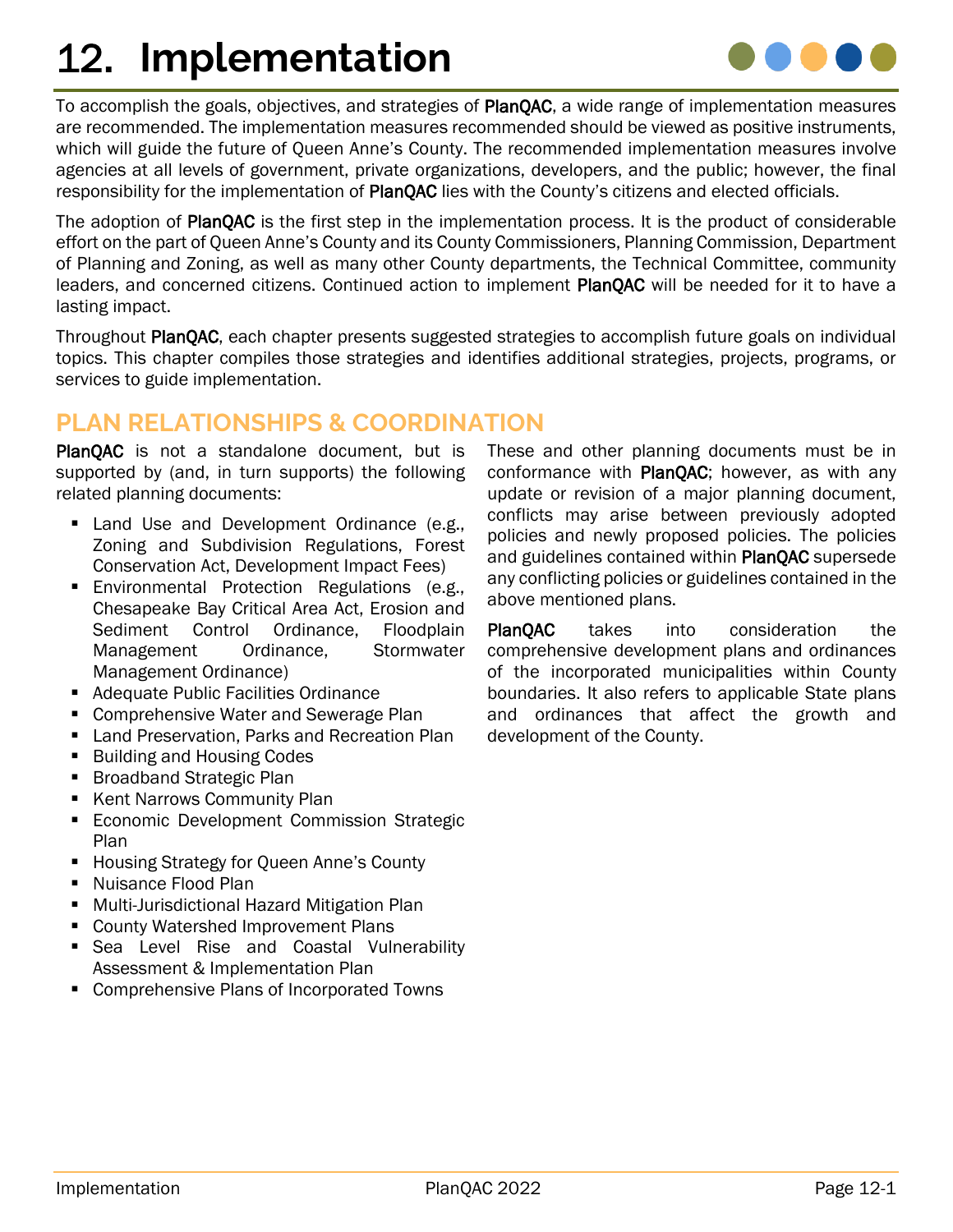### **IMPLEMENTATION**

PlanQAC is a policy document guiding public and private land use decisions and will be implemented through a variety of regulatory and financial tools. Adopted Comprehensive Plan goals, objectives, and strategies are, in part, implemented through the zoning ordinance and other planning and regulatory documents, the capital improvement program, state and federal regulations and funding, and nonregulatory programs such as voluntary land management programs.

The County has, over time, implemented a number of progressive growth management strategies that have directed the pace and location of development and growth. PlanQAC recommends further implementation strategies to better manage the density and location of growth, improve environmental quality, and ensure the provision of public facilities that meet the changing needs of residents.

To monitor progress in achieving the goals and strategies of PlanQAC, the Planning Commission and Planning Director may establish a process to review the effectiveness of regulatory and non-regulatory tools and make recommendations to the County Commissioners when appropriate, which they may or may not approve as they see fit.

The Planning Commission and Planning Director, in the course of their duties, periodically review and update indicators of change. On an annual basis, the Planning Commission and Planning Director report on indicators of growth to the Maryland Department of Planning and to the public. As a component of that Annual Report, these parties will provide annual status updates on prioritized implementation efforts and actions. Furthermore, a mid-cycle report is submitted to MDP five years after Plan adoption in accordance with *The Land Use Article.* Review and analysis of short-term changes are important steps in evaluating and predicting potential shifts in the Plan's assumptions. That mid-cycle report will include status updates on prioritized implementation efforts and action.

The Planning Commission and Planning Director should maintain a dynamic relationship with the incorporated towns to review proposed developments in the designated growth areas. Managing the density and design of growth in population centers is critical to the success of the Plan's overarching goal to protect the rural character of the County.

Amendments to PlanQAC may be needed over time depending on new initiatives, more detailed planning, changes in growth projections, or changes in government policies. While annual review will provide indicators of short-term changes, significant changes in development trends frequently take more years to become apparent. PlanQAC is intended to be long-range, establishing goals, policies, and implementation strategies to be accomplished over the next 10-20 years. Further, within 10 years, PlanQAC will be reviewed and updated to meet State requirements.

#### **IMPLEMENTATION MATRIX**

This part of the Implementation Chapter includes an "Implementation Matrix" that summarizes all recommended actions in PlanQAC. All of the actions listed in the Matrix are excerpted from the various PlanQAC Sections—the reader is advised to consult the relevant chapter for more information and additional context for each item listed.

Responsibilities are assigned at the departmental or agency level. Where multiple departments are specified, those that are in bold text are the designated lead agency, with non-bolded departments or agencies serving as an implementation partner. Most actions involve multiple departments, in keeping with the intent to mobilize expertise across the County to ensure the best achievable outcome for all undertakings. All departments and agencies will be consulted regarding implementation efforts and actions. The following is a list of acronyms used to identify departments and agencies in the implementation matrix.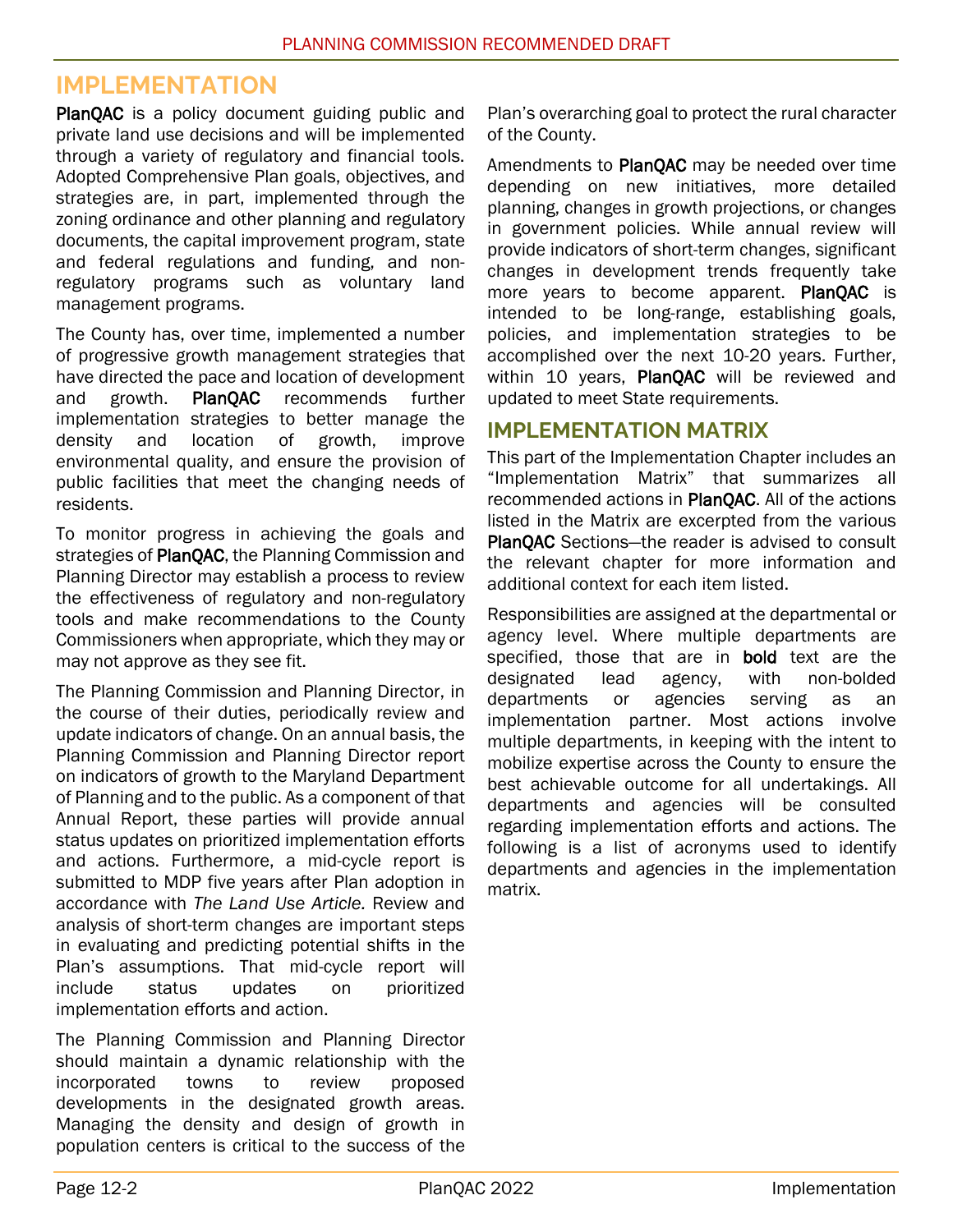|                          | COUNTY DEPARTMENTS, AGENCIES, BOARDS & COMMISSIONS                                    |
|--------------------------|---------------------------------------------------------------------------------------|
| AO                       | Office of the County Administrator                                                    |
| <b>APAB</b>              | <b>Agricultural Preservation Advisory Board</b>                                       |
| <b>BAC</b>               | <b>Broadband Advisory Council</b>                                                     |
| <b>BBA</b>               | <b>Bay Bridge Airport</b>                                                             |
| <b>BCC</b>               | <b>Board of County Commissioners</b>                                                  |
| <b>BFIT</b>              | Office of Budget, Finance & Information Technology                                    |
| <b>BOE</b>               | <b>Board of Education</b>                                                             |
| <b>BPAC</b>              | Bicycle & Pedestrian Advisory Committee                                               |
| CA                       | Department of Community Affairs                                                       |
| <b>DES</b>               | Department of Emergency Services                                                      |
| <b>DET</b>               | <b>Detention Center</b>                                                               |
| <b>DPR</b>               | Department of Parks & Recreation                                                      |
| <b>DPW</b>               | Department of Public Works                                                            |
| <b>EDC</b>               | Economic Development Commission                                                       |
| <b>ETD</b>               | Department of Economic & Tourism Development                                          |
| <b>HAB</b>               | <b>Housing Authority Board</b>                                                        |
| HOU                      | Division of Housing-Department of Housing & Community Services                        |
| $\mathsf{I}\mathsf{T}$   | Division of Information Technology-Office of Budget, Finance & Information Technology |
| <b>KNDF</b>              | Kent Narrows Development Foundation                                                   |
| <b>PC</b>                | <b>Planning Commission</b>                                                            |
| PNZ                      | Department of Planning & Zoning                                                       |
| <b>PRAB</b>              | Parks & Recreation Advisory Board                                                     |
| <b>SCD</b>               | <b>QAC Soil Conservation District</b>                                                 |
| <b>TTAC</b>              | Travel & Tourism Advisory Committee                                                   |
| <b>REGIONAL AGENCIES</b> |                                                                                       |
| <b>COG</b>               | <b>Council of Governments</b>                                                         |
| <b>NSBA</b>              | Chesapeake Country National Scenic Byway Alliance                                     |
| <b>USRC</b>              | <b>Upper Shore Regional Council</b>                                                   |
| <b>STATE AGENCIES</b>    |                                                                                       |
| CAC                      | Chesapeake Bay Critical Area Commission, Maryland Department of Natural Resources     |
| <b>DNR</b>               | Maryland Department of Natural Resources                                              |
| <b>MDE</b>               | Maryland Department of the Environment                                                |
| <b>MDOT</b>              | Maryland Department of Transportation                                                 |
| <b>MDP</b>               | Maryland Department of Planning                                                       |
| <b>MDTA</b>              | Maryland Transportation Authority                                                     |
| <b>MHT</b>               | <b>Maryland Historical Trust</b>                                                      |
| <b>SHA</b>               | Maryland State Highway Administration                                                 |
| Other                    |                                                                                       |
| <b>HSC</b>               | <b>Historic Sites Consortium</b>                                                      |
| <b>NGO</b>               | Non-Governmental Organizations                                                        |

Other references and acronyms are provided in Appendix A—Acronyms & Definitions.

The following Implementation Matrix is organized to correspond with PlanQAC chapters.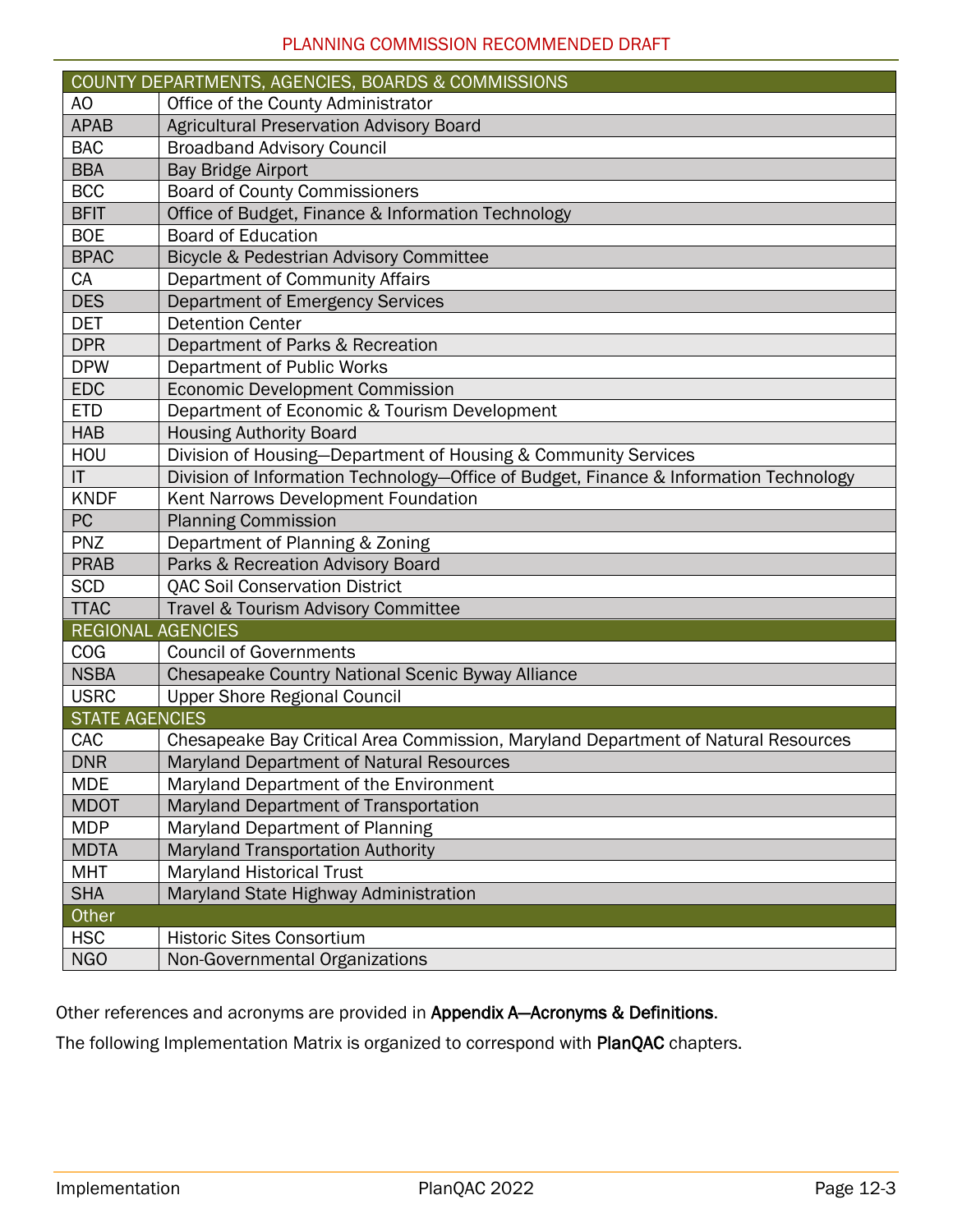|                            |                                                                                                                                                                                                                                                                       | Lead Agency &                  |                |
|----------------------------|-----------------------------------------------------------------------------------------------------------------------------------------------------------------------------------------------------------------------------------------------------------------------|--------------------------------|----------------|
| No.                        | Action                                                                                                                                                                                                                                                                | <b>Implementation Partners</b> | Capital Item   |
|                            | <b>CHAPTER 3-COMMUNITY FACILITIES &amp; SERVICES</b>                                                                                                                                                                                                                  |                                |                |
|                            | GOAL 3-1: Reduce environmental impacts associated with community facilities.                                                                                                                                                                                          |                                |                |
| Strategy                   | Seek to increase recycling rates through improved recycling programs.                                                                                                                                                                                                 |                                |                |
| $1.1\,$                    | Modify existing recycling programs.                                                                                                                                                                                                                                   | <b>DPW</b>                     | No             |
| 1.2                        | Explore single stream recycling.                                                                                                                                                                                                                                      | <b>DPW</b>                     | <b>No</b>      |
| 1.3                        | Explore more efficient and available ways to collect household hazardous waste.                                                                                                                                                                                       | <b>DPW</b>                     | No             |
| 1.4                        | Support private and non-profit organization efforts to promote recycling and coordinate with private industry recyclers.                                                                                                                                              | <b>DPW</b>                     | N <sub>o</sub> |
| 1.5                        | Explore innovation and creative ways to recycle.                                                                                                                                                                                                                      | <b>DPW</b>                     | No             |
| 1.6                        | Encourage private industry and non-profit efforts to use recycled materials.                                                                                                                                                                                          | <b>DPW</b>                     | <b>No</b>      |
| Strategy<br>$\overline{2}$ | Mid-Shore Regional Landfill.                                                                                                                                                                                                                                          |                                |                |
| 2.1                        | The County will continue to assess the feasibility of the siting of Phase 3 of the Mid-Shore Regional Landfill.                                                                                                                                                       | <b>DPW</b>                     | No             |
|                            | GOAL 3-2: Provide sustainable smart growth management inside and outside Growth Areas.                                                                                                                                                                                |                                |                |
| Strategy                   | Develop affordable, reliable, and state-of-the-art infrastructure and community facilities/services that meet the safety, transportation, communication system, and entertainment needs of the County's population.                                                   |                                |                |
| 1.1                        | Ensure the Adequate Public Facilities Ordinance (APFO) and Impact Fee Ordinance are maintained and improved through annual review to provide adequate public facilities<br>as part of development proposals.                                                          | PNZ, DPW, ETD, BFIT            | No             |
| 1.2                        | Infrastructure improvements should be planned and implemented to control the rate and timing of development, with a focus on the timing of when infrastructure is<br>provided, which may require projects to be included in the capital budget.                       | <b>DPW</b>                     | <b>No</b>      |
| 1.3                        | Adequate Public Facilities testing of all municipal developments should be part of Annexation Agreements.                                                                                                                                                             | PNZ, DPW, COG                  | No             |
| 1.4                        | Support regional and State organizations that install countywide state-of-the-art data and telecommunications.                                                                                                                                                        | IT, BAC, USRC                  | No             |
| 1.5                        | Provide for the protection and adaptability of public facilities and resources in the face of climate change and sea level rise.                                                                                                                                      | PNZ, DPW                       | No             |
| Strategy                   | Plan, design, improve, manage, maintain, and expand infrastructure and community facilities and services responsibly to meet the needs of residents and businesses.                                                                                                   |                                |                |
| 2.1                        | Expand the County's trail system to connect towns and recreation areas.                                                                                                                                                                                               | P&R, DPW, COG                  | Yes            |
| 2.2                        | If sewer capacity becomes available at the KNSG Wastewater Treatment Plant, it should be utilized to meet the needs identified in the County's Comprehensive Water &<br>Sewerage Plan and Comprehensive Plan specific to addressing areas of public health emergency. | <b>DPW</b>                     | No             |
| Strategy<br>3              | Encourage development of medical facilities.                                                                                                                                                                                                                          |                                |                |
| 3.1                        | Identify key locations for medical facilities with sufficient access to roads and infrastructure.                                                                                                                                                                     | ETD, PNZ, EDC                  | No             |
| 3.2                        | Encourage public/private partnerships to support development of community facilities and services.                                                                                                                                                                    | ETD, EDC, BCC                  | No             |
| Strategy                   | Support and encourage the maintenance and enhancement of public safety services.                                                                                                                                                                                      |                                |                |
| 4.1                        | Strengthen and expand public safety services.                                                                                                                                                                                                                         | <b>DES</b>                     | No             |
|                            | a. Support and encourage the establishment of benchmarks for providing acceptable public safety services.                                                                                                                                                             | <b>DES</b>                     | No             |
|                            | b. Support and encourage development and implementation strategies to meet the established benchmarks.                                                                                                                                                                | <b>DES</b>                     | No             |
| 4.2                        | Support and encourage appropriate studies to determine the impact fees necessary to support public safety consistent with the need generated by new growth.                                                                                                           | PNZ, DPW, ETD, DES, BFIT       | No             |
| 4.3                        | Examine protocols to provide for cooperation among State, County, and municipal police agencies.                                                                                                                                                                      | <b>DES</b>                     | No             |
|                            | GOAL 3-3: Provide infrastructure and services to support economic development.                                                                                                                                                                                        |                                |                |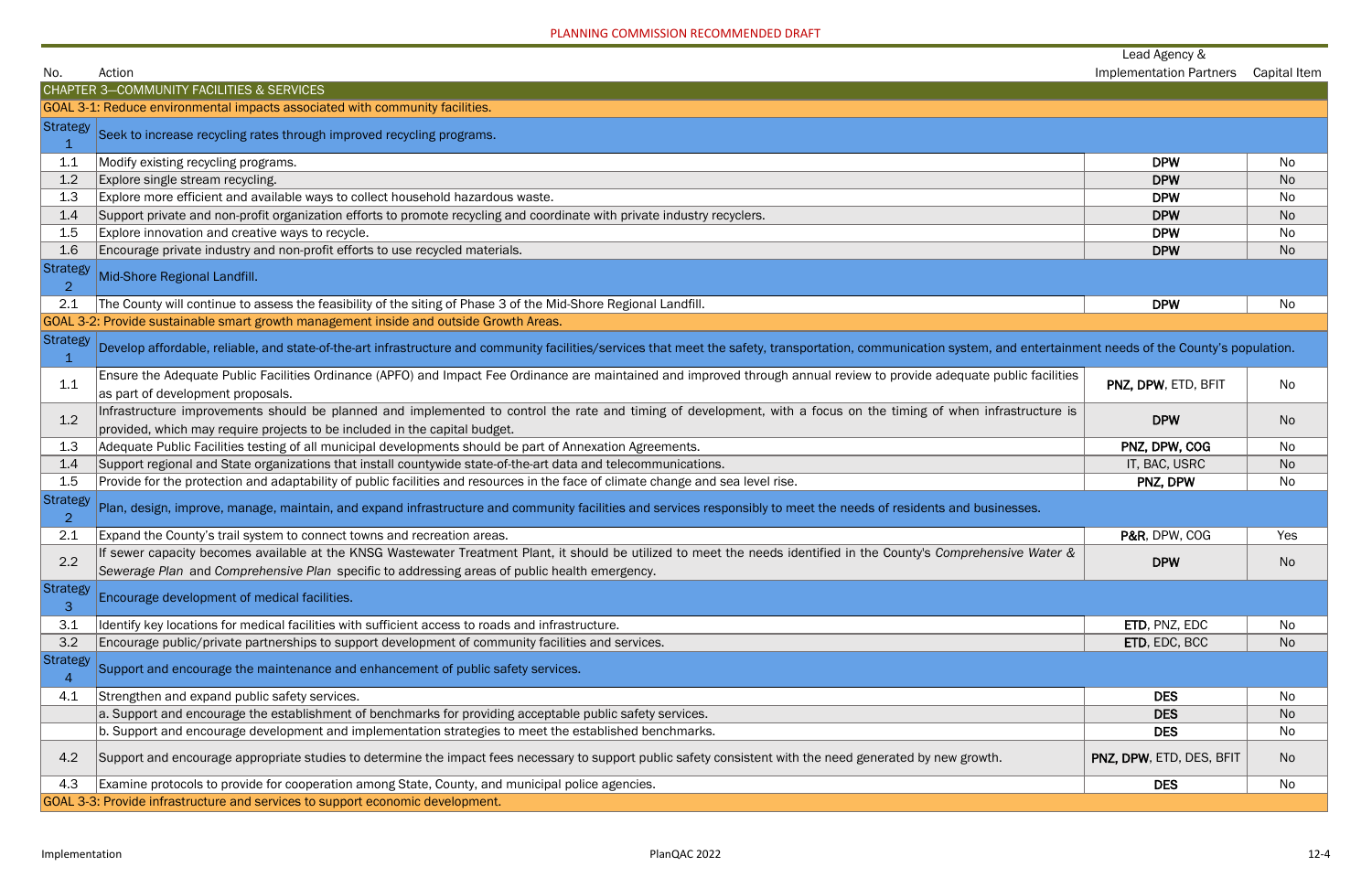|                                   |                                                                                                                                                                                                                                                                                                                                                                            | Lead Agency &                    |              |
|-----------------------------------|----------------------------------------------------------------------------------------------------------------------------------------------------------------------------------------------------------------------------------------------------------------------------------------------------------------------------------------------------------------------------|----------------------------------|--------------|
| No.                               | Action                                                                                                                                                                                                                                                                                                                                                                     | Implementation Partners          | Capital Item |
| Strategy                          | Identify future trails/paths to connect residential neighborhoods with shopping centers and employment centers.                                                                                                                                                                                                                                                            |                                  |              |
| 1.1                               | Strongly support improvement and dedication of lands for public trails and paths as part of development plans.                                                                                                                                                                                                                                                             | P&R, PNZ                         | No           |
|                                   | GOAL 3-4: Provide appropriate services, facilities, and amenities.                                                                                                                                                                                                                                                                                                         |                                  |              |
| Strategy                          | Provide additional public access to tidal waters at appropriate locations.                                                                                                                                                                                                                                                                                                 |                                  |              |
| 1.1                               | When development or redevelopment occurs, provide public access to tidal waters where appropriate and feasible.                                                                                                                                                                                                                                                            | PNZ, P&R                         | No           |
| <b>Strategy</b><br>$\overline{2}$ | Support the educational plans for land acquisition, new facilities, and improvements to existing facilities.                                                                                                                                                                                                                                                               |                                  |              |
| 2.1                               | Work with the Board of Education, developers, and other entities to support master planning to meet future needs of the educational system.                                                                                                                                                                                                                                | BOE, PNZ                         | No           |
| Strategy<br>3                     | Evaluate and implement the strategies and capital improvements in the LPPRP.                                                                                                                                                                                                                                                                                               |                                  |              |
| 3.1                               | Promote the economic, cultural, health, and environmental benefits of outdoor recreation and conservation of natural lands. Seek to increase the public's understanding of<br>these benefits to enhance interest and participation in recreating outdoors in the County.                                                                                                   | P&R, ETD, TTAC                   | <b>No</b>    |
| 3.2                               | Increase and improve opportunities for all segments of the population to access land and water-based outdoor recreation opportunities.                                                                                                                                                                                                                                     | <b>P&amp;R</b>                   | <b>No</b>    |
|                                   | <b>CHAPTER 4-LAND USE</b>                                                                                                                                                                                                                                                                                                                                                  |                                  |              |
|                                   | GOAL 4-1: Growth management, regulations, design/land use.                                                                                                                                                                                                                                                                                                                 |                                  |              |
| <b>Strategy</b>                   | Review current site design standards to further promote environmental protection, landscaping, and aesthetics as well as seeking to preserve scenic beauty, vistas, viewscapes, and un-fragmented forestland and                                                                                                                                                           |                                  |              |
| $\mathbf 1$                       | farmland through compact residential design.                                                                                                                                                                                                                                                                                                                               |                                  |              |
| 1.1                               | Continue to promote scenic byways with consideration of land use and design tools to ensure the corridors retain their beauty and scenic characteristics (potentially US 301<br>and MD 544; currently MD 213 and MD 18 are Scenic Byways) and continue to participate in the State's Scenic Byways Program.                                                                | ETD, PNZ, TTAC, SHA              | Yes          |
| 1.2                               | Establish design standards that will preserve vistas, viewscapes, and unfragmented farmland, which may include screening, setbacks, sign guidelines, enhanced buffer yard<br>requirements, contiguous clustered lots, and open space.                                                                                                                                      | PNZ, HSC                         | <b>No</b>    |
| 1.3                               | Evaluate the creation of a US 50/301 Corridor Plan that considers buffer, signage, and architectural standards.                                                                                                                                                                                                                                                            | PNZ, DPW, SHA                    | No           |
| 1.4                               | Identify Eastern Shore vernacular, create a pattern book, and develop design standards for highway/retail commercial.                                                                                                                                                                                                                                                      | PNZ, HCS, AB                     | No.          |
| 1.5                               | Discourage residential development along major transportation corridors.                                                                                                                                                                                                                                                                                                   | <b>PNZ</b>                       | No           |
| <b>Strategy</b><br>$\overline{2}$ | Manage and adequately provide for thoughtful growth that reflects the County's vision.                                                                                                                                                                                                                                                                                     |                                  |              |
| 2.1                               | The sewer portion of the Allocation Policy (Appendix 1 of the 2011 Comprehensive Water and Sewerage Plan) should be amended to clearly address the current sewer<br>treatment capacity limitation.                                                                                                                                                                         | DPW, PNZ                         | No           |
|                                   | a. Affirm that the existing County sewer capacity has largely been obligated for existing and future projects (as outlined in the County's Comprehensive Water and Sewerage<br>Plan, Schedule A). Recommendations will avoid the promotion of policies that cannot be implemented due to lack of capacity or that create unrealistic development<br>expectation timelines. | DPW, PNZ, COG                    | <b>No</b>    |
|                                   | b. Acknowledge limited sewerage treatment capacity at KNSG needs to be rationed and strategically managed over the Comprehensive Plan's planning period.                                                                                                                                                                                                                   | DPW, PNZ, PC, BCC                | No           |
|                                   | c. Recognize that existing infill opportunities are sufficient to consume all available sewer capacity, and promote infill, renovation, and revitalization strategies as alternatives<br>to new residential development on vacant lands. Consider incentivizing infill development.                                                                                        | DPW, PNZ, PC, BCC, COG,<br>Towns | <b>No</b>    |
|                                   | d. Recognize the location and large amount of approved but unbuilt residential development that can be constructed to full buildout using existing capacity commitments.                                                                                                                                                                                                   | DPW, PNZ, AO, BCC                | No           |
| 2.2                               | Pursue with the Maryland Department of the Environment (MDE) a 10% re-rating in existing plant capacity as a short-term measure to address the treatment capacity<br>limitations (refer to Appendix D-Water Resources Element, Opinion Strategy-No. 1).                                                                                                                    | DPW, MDE, BCC                    | <b>No</b>    |
|                                   | a. Recognize that a portion of any increase in sewer capacity, which may be achieved via a re-rating, needs to be managed and reserved to address existing subdivisions that<br>have documented public health concerns (failing septic systems) as outlined within the County's Comprehensive Water and Sewerage Plan since 1990 (e.g., Marling Farms,<br>Dominion).       | DPW, PNZ, PC, BCC                | No           |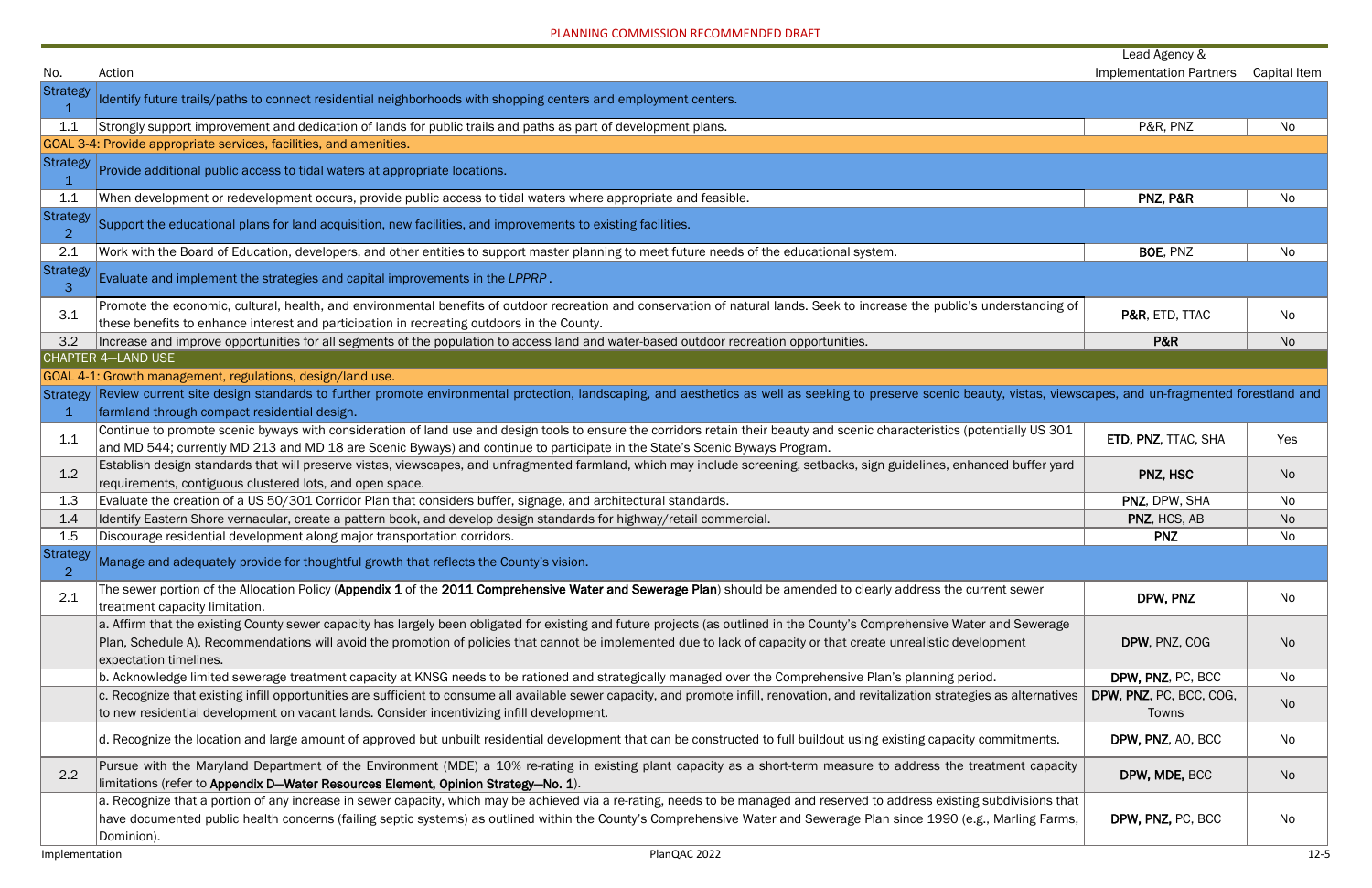| No.                  | Action                                                                                                                                                                                                                                                                                                                                                                     | <b>Implementation Partners</b>         | Capital      |
|----------------------|----------------------------------------------------------------------------------------------------------------------------------------------------------------------------------------------------------------------------------------------------------------------------------------------------------------------------------------------------------------------------|----------------------------------------|--------------|
| 2.3                  | Perform an analysis of options to construct new treatment capacity to address the treatment capacity limitations long-term (see Appendix D-Water Resources Element,<br>Opinion Strategy-No. 2).                                                                                                                                                                            | <b>DPW</b>                             | <b>Nc</b>    |
|                      | a. Evaluation should consider the cost analysis of each option, the viability of each option with consideration of the existing nutrient allocation as determined by current<br>TMDL regulations, and a regulatory analysis as each option's potential to be permitted.                                                                                                    | <b>DPW</b>                             | No           |
|                      | b. The evaluation should also carefully consider the potential growth available to ensure that the servicing of the debt incurred by the expansion can be readily satisfied by<br>new development (not by existing customers) and that said potential new development is of a nature consistent with the goals and objectives of PlanQAC.                                  | DPW, PNZ                               | <b>Nc</b>    |
| 2.4                  | Acknowledge that the Adequate Public Facilities Ordinance will remain in use and Future Land Use decisions will be based on available capacity for sewer, water, schools,<br>and roads.                                                                                                                                                                                    | DPW, PNZ, PC, BCC                      | <b>Nc</b>    |
| 2.5                  | Investigate and review opportunities to consolidate zoning categories to better represent existing conditions, allow for more consistent zoning reviews, and assist with<br>managing the effect of infrastructure in the County.                                                                                                                                           | <b>PNZ</b>                             | <b>Nc</b>    |
| 2.6                  | Based on the aforementioned review, identify appropriate opportunities to rezone properties located within the Growth Areas in an effort not to further exacerbate<br>inadequate public facilities.                                                                                                                                                                        | <b>PNZ</b>                             | <b>N</b>     |
| 2.7                  | Modify infill development standards to achieve desired minimum densities.                                                                                                                                                                                                                                                                                                  | PNZ, DPW                               | <b>Nc</b>    |
| 2.8                  | Review and update regulations to ensure minimal environmental impacts and contemplate hazard resiliency.                                                                                                                                                                                                                                                                   | PNZ, DPW, SCD                          | <b>Nc</b>    |
| 2.9                  | Strengthen the County's Housing Programs through continued funding, partnership, and implementation.                                                                                                                                                                                                                                                                       | HOU, HAB, DHCD                         | <b>Nc</b>    |
| 2.10                 | Provide public education on the importance of environmental stewardship and measures individual property owners can take above and beyond regulations to lessen<br>impacts to the County.                                                                                                                                                                                  | DPW, PNZ, P&R, SCD, CAC,<br><b>MDE</b> | <b>Nc</b>    |
| 2.11                 | Spotlight changes and other plans that have developed since the 2010 Plan's adoption that work to limit the impacts of new growth and promote environmental protection<br>(e.g., WIP, MS4 Permit, QAC Vulnerability Assessment, Draft Resiliency Planning & Financing Study, Septic Bill, more restrictive State Critical Area regulations, agricultural<br>preservation). | PNZ, DPW, APAB, CAC                    | <b>Nc</b>    |
| 2.12                 | Continue to provide the public with guidance and education regarding sewer capacity and all infrastructure thresholds when inquiring about possible development proposals.                                                                                                                                                                                                 | DPW, PNZ                               | <b>N</b> c   |
| <b>Strategy</b><br>3 | Ensure that sufficient commercially zoned lands exist and that those lands are appropriately located and provided with infrastructure.                                                                                                                                                                                                                                     |                                        |              |
| 3.1                  | Conduct Market Studies, Environmental Impact Assessments, and/or Infrastructure Assessments that identify optimum locations, mitigation measures, design standards<br>and infrastructure investments.                                                                                                                                                                      | PNZ, ETD, DPW                          | <b>N</b> c   |
| 3.2                  | Identify necessary infrastructure in coordination with studies identified above, as well as potential funding sources.                                                                                                                                                                                                                                                     | PNZ, DPW, ETD                          | <b>Nc</b>    |
| 3.3                  | Reserve remaining sewer capacity for commercial uses, institutional uses, and other economic development endeavors.                                                                                                                                                                                                                                                        | DPW, PNZ                               | No           |
| 3.4                  | Establish criteria to provide incentives for low-impact businesses that will not further impact public infrastructure capacity.                                                                                                                                                                                                                                            | PNZ, ETD, DPW                          | <sub>N</sub> |
| 3.5                  | Contemplate the findings of the 2018 Sage Policy Group Study of the US 301 Corridor in Queen Anne's County.                                                                                                                                                                                                                                                                | PNZ, ETD                               | <b>N</b> c   |
| <b>Strategy</b><br>4 | Seek to preserve unique community identities.                                                                                                                                                                                                                                                                                                                              |                                        |              |
| 4.1                  | Where there is available capacity, encourage infill development and redevelopment that is compatible with existing historical architecture that contributes to maintaining<br>community identity.                                                                                                                                                                          | PNZ, DPW, HSC                          | <b>Nc</b>    |
| 4.2                  | Establish architectural standards and site design standards consistent with the character of traditional neighborhoods.                                                                                                                                                                                                                                                    | <b>PNZ</b>                             | <b>Nc</b>    |
| 4.3                  | Consider preservation and sustainability tools to establish appropriate community infill development standards.                                                                                                                                                                                                                                                            | PNZ, DPW                               | No           |
| 4.4                  | Consider a variety of land use tools that promote preservation of historic sites and structures.                                                                                                                                                                                                                                                                           | PNZ, MHT                               | <b>Nc</b>    |
| 4.5                  | Develop a Main Street corridor zoning district to incorporate all zoning districts that have characteristics of a traditional main street that is found within the County Growth<br>Areas.                                                                                                                                                                                 | PNZ, ETD                               | <b>N</b>     |
| 4.6                  | Through mutual agreement, coordinate Municipal Growth Elements (MGE) through meetings between the County and Towns and continued planning and implementation<br>coordination.                                                                                                                                                                                              | PNZ, DPW, Towns                        | <b>Nc</b>    |
|                      | GOAL 4-2: Agricultural land preservation.                                                                                                                                                                                                                                                                                                                                  |                                        |              |

| Lead Agency &<br><b>Implementation Partners</b><br>Capital Item |                          |           |  |
|-----------------------------------------------------------------|--------------------------|-----------|--|
| es Element,                                                     | <b>DPW</b>               | <b>No</b> |  |
|                                                                 |                          |           |  |
| d by current                                                    | <b>DPW</b>               | No        |  |
| satisfied by                                                    | DPW, PNZ                 | <b>No</b> |  |
| schools,                                                        | DPW, PNZ, PC, BCC        | No        |  |
| with                                                            | <b>PNZ</b>               | <b>No</b> |  |
| e                                                               | <b>PNZ</b>               | No        |  |
|                                                                 | PNZ, DPW                 | <b>No</b> |  |
|                                                                 | PNZ, DPW, SCD            | No        |  |
|                                                                 | HOU, HAB, DHCD           | <b>No</b> |  |
| ssen                                                            | DPW, PNZ, P&R, SCD, CAC, |           |  |
|                                                                 | <b>MDE</b>               | No        |  |
| protection<br>icultural                                         | PNZ, DPW, APAB, CAC      | <b>No</b> |  |
| it proposals.                                                   | DPW, PNZ                 | No        |  |
|                                                                 |                          |           |  |
| n standards                                                     | PNZ, ETD, DPW            | No        |  |
|                                                                 | PNZ, DPW, ETD            | <b>No</b> |  |
|                                                                 | DPW, PNZ                 | <b>No</b> |  |
|                                                                 | PNZ, ETD, DPW            | No        |  |
|                                                                 | PNZ, ETD                 | No        |  |
|                                                                 |                          |           |  |
| maintaining                                                     | PNZ, DPW, HSC            | No        |  |
|                                                                 | <b>PNZ</b>               | <b>No</b> |  |
|                                                                 | PNZ, DPW                 | No        |  |
|                                                                 | PNZ, MHT                 | <b>No</b> |  |
| unty Growth                                                     | PNZ, ETD                 | No        |  |
| lementation                                                     | PNZ, DPW, Towns          | No        |  |
|                                                                 |                          |           |  |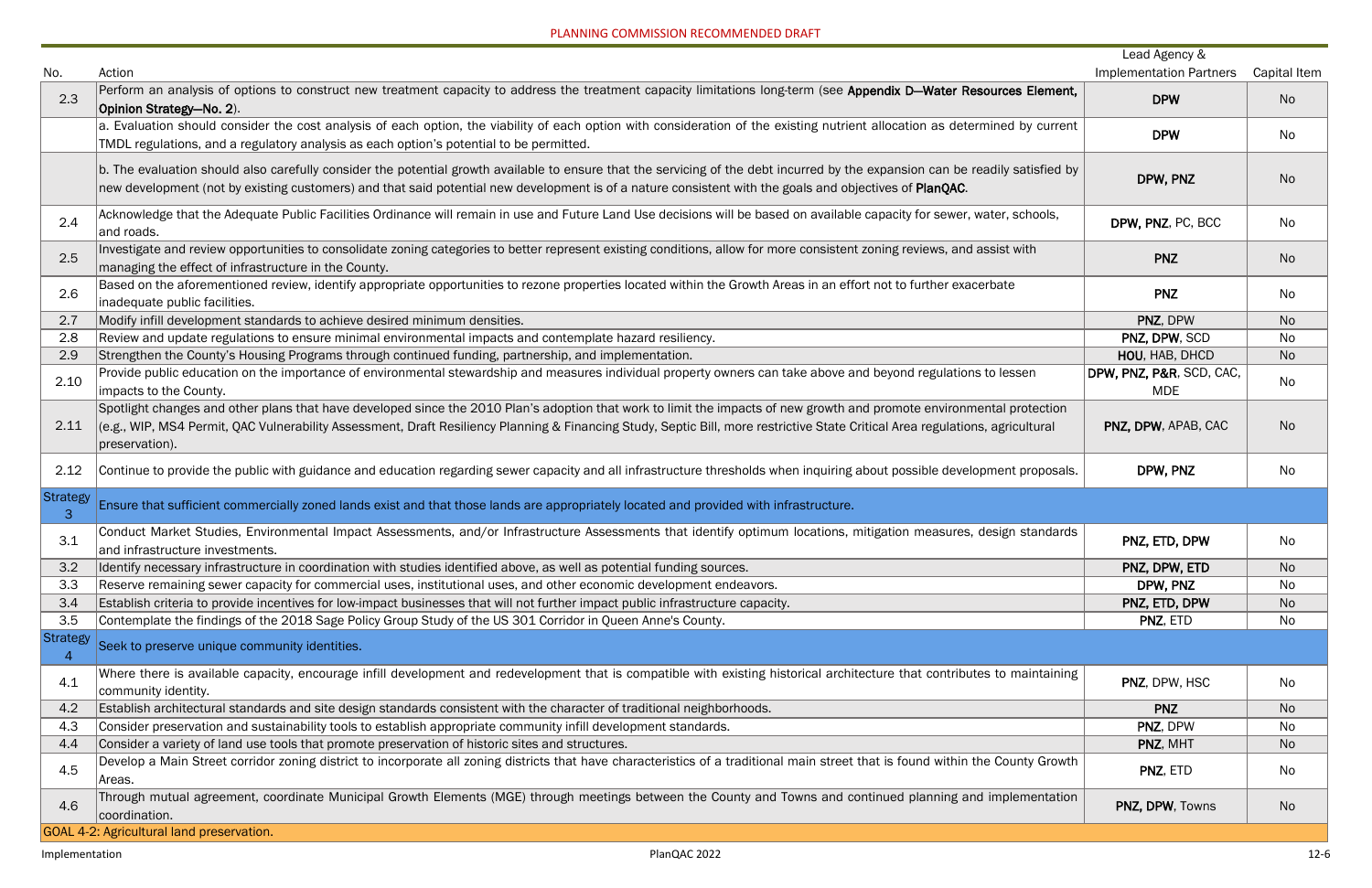|              | Lead Agency &                        |              |
|--------------|--------------------------------------|--------------|
|              | <b>Implementation Partners</b>       | Capital Item |
|              |                                      |              |
|              | ultural land preservation decisions. |              |
|              |                                      |              |
|              | PNZ, P&R, SCD, DNR, APAB             | <b>No</b>    |
|              | BCC, P&R, APAB                       | <b>No</b>    |
| sources for  |                                      |              |
|              | BFIT, P&R, PNZ, APAB                 | No           |
|              | SCD, P&R, APAB                       | <b>No</b>    |
|              | PNZ, P&R, DPW, SCD                   | No           |
|              | SCD, PNZ, P&R, APAB                  | <b>No</b>    |
|              |                                      |              |
|              |                                      |              |
|              | PNZ, DPW, Towns                      | No           |
|              |                                      |              |
| Area (PPA).  | PNZ, DPW, COG, Towns                 | <b>No</b>    |
|              |                                      |              |
| nty.         |                                      |              |
|              |                                      |              |
|              |                                      |              |
|              | DPW, PNZ, SCD, MDE                   | No           |
|              | DPW, PNZ, IT                         | <b>No</b>    |
|              | DPW, PNZ, MDE                        | <b>No</b>    |
|              | DPW, MDE                             | <b>No</b>    |
|              |                                      |              |
|              |                                      |              |
|              | PNZ, MDE                             | No           |
|              | PNZ, CAC, MDE                        | No           |
|              | PNZ, DNR, MDE                        | No           |
| nd allow for |                                      |              |
|              | PNZ, CAC                             | <b>No</b>    |
| ding sources |                                      |              |
|              | <b>DPW</b>                           | No           |
|              |                                      |              |
|              |                                      |              |
|              |                                      |              |
|              |                                      |              |
| dix D).      | DPW, PNZ, COG                        | No           |
|              | DPW, MDE, DNR                        | <b>No</b>    |
|              | DPW, PNZ, NGO                        | No           |
|              | PNZ, SCD                             | <b>No</b>    |
|              |                                      |              |
|              |                                      |              |
|              |                                      |              |

| No.                               | Action                                                                                                                                                                                                   | <b>Implementation Partners</b> | Capital    |
|-----------------------------------|----------------------------------------------------------------------------------------------------------------------------------------------------------------------------------------------------------|--------------------------------|------------|
| <b>Strategy</b>                   | Continue discussions and relationships with reliable resources for agricultural land preservation and gain significant local support in conjunction with State agricultural land preservation decisions. |                                |            |
| 1.1                               | Continue to implement Priority Preservation Area strategies and preservation programs (e.g., MALPF, MET, CREP).                                                                                          | PNZ, P&R, SCD, DNR, APAB       | No         |
| 1.2                               | Match MALPF funds from the agricultural transfer tax.                                                                                                                                                    | BCC, P&R, APAB                 | <b>Nc</b>  |
| 1.3                               | Continue to aggressively apply for preservation funding including POS, MALPF, MET, Rural Legacy Program, CREP, and CRP funds and advocate for larger funding sources for<br>these programs.              | BFIT, P&R, PNZ, APAB           | <b>Nc</b>  |
| 1.4                               | Maintain MALPF Certification and other State program requirements to receive State preservation resources.                                                                                               | SCD, P&R, APAB                 | <b>Nc</b>  |
| 1.5                               | Conduct analysis of benefits of TDRs to County and Municipal Growth Areas and evaluate the County's Noncontiguous Development Rights (NCD) program.                                                      | PNZ, P&R, DPW, SCD             | <b>Nc</b>  |
| 1.6                               | Continue to solidify the County's agricultural industry as a national asset by preserving the County's prime agricultural soils.                                                                         | SCD, PNZ, P&R, APAB            | <b>Nc</b>  |
| <b>Strategy</b><br>$\overline{2}$ | Support the establishment of greenbelts to define Growth Area boundaries, coordinating with Towns as appropriate.                                                                                        |                                |            |
| 2.1                               | Collaborate with the municipalities as they explore the annexation potential of their Growth Areas.                                                                                                      | PNZ, DPW, Towns                | <b>N</b> c |
| 2.2                               | As these Growth Areas are finalized in the towns' Municipal Growth Elements, promote the designation of greenbelts as part of the County's Priority Preservation Area (PPA).                             | PNZ, DPW, COG, Towns           | Nc         |
|                                   | <b>CHAPTER 5-ENVIRONMENTAL RESOURCES</b>                                                                                                                                                                 |                                |            |
|                                   | GOAL 5-1: Implement resource protection, conservation, and preservation strategies that promote high water quality and protect aquatic life throughout Queen Anne's County.                              |                                |            |
| <b>Strategy</b>                   | Implement watershed based planning efforts to advance achievement of WIP and MS4 goals.                                                                                                                  |                                |            |
| 1.1                               | Develop and implement strategies to reduce pollutant loads on a watershed by watershed basis in accordance with WIP and MS4 goals.                                                                       | DPW, PNZ, SCD, MDE             | <b>Nc</b>  |
| 1.2                               | Update existing impervious surface analyses Countywide, beginning with the Kent Island Urban Area.                                                                                                       | DPW, PNZ, IT                   | No         |
| 1.3                               | Track and limit impervious surface percentages on a watershed basis, in accordance with impervious surface thresholds established by MDE.                                                                | DPW, PNZ, MDE                  | <b>Nc</b>  |
| 1.4                               | Develop a stormwater outfall inspection program to monitor mapped outfalls throughout the County.                                                                                                        | DPW, MDE                       | <b>Nc</b>  |
| <b>Strategy</b><br>$\overline{2}$ | Promote and facilitate the protection of Sensitive Areas.                                                                                                                                                |                                |            |
| 2.1                               | Support State programs for the protection of wetlands and contemplate a no net loss policy.                                                                                                              | PNZ, MDE                       | <b>Nc</b>  |
| 2.2                               | Continue to implement the County's wetland and stream buffer protection ordinances.                                                                                                                      | PNZ, CAC, MDE                  | <b>Nc</b>  |
| 2.3                               | Support the implementation of the Forest Mitigation Plan and Accounting Procedure.                                                                                                                       | PNZ, DNR, MDE                  | <b>Nc</b>  |
| 2.4                               | Continue to implement the Chesapeake Bay Critical Area Program to minimize adverse effects of human activities on water quality and natural habitat and allow for<br>development in a sensitive manner.  | PNZ, CAC                       | <b>Nc</b>  |
| 2.5                               | Investigate utilizing shoreline restoration as a future way to achieve MS4 restoration goals and address sea level rise vulnerability, particularly if dedicated funding sources<br>become available.    | <b>DPW</b>                     | <b>Nc</b>  |
|                                   | GOAL 5-2: Implement conservation, preservation, and regulation strategies including environmental protection and resource conservation measures.                                                         |                                |            |
| <b>Strategy</b>                   | Develop steps to improve water quality with the goal of removal from the State's impaired waterway list.                                                                                                 |                                |            |
| 1.1                               | Manage the County's water resources in accordance with the adopted Comprehensive Water and Sewerage Plan and the Water Resources Element (see Appendix D).                                               | DPW, PNZ, COG                  | <b>N</b>   |
| 1.2                               | Seek grant opportunities for stormwater management retrofits.                                                                                                                                            | DPW, MDE, DNR                  | <b>Nc</b>  |
| 1.3                               | Meet the goals outlined in Watershed Implementation Plans.                                                                                                                                               | DPW, PNZ, NGO                  | <b>Nc</b>  |
| 1.4                               | Encourage implementation of agricultural best management practices.                                                                                                                                      | PNZ, SCD                       | <b>Nc</b>  |
| <b>Strategy</b>                   | <b>Protect Sensitive Areas.</b>                                                                                                                                                                          |                                |            |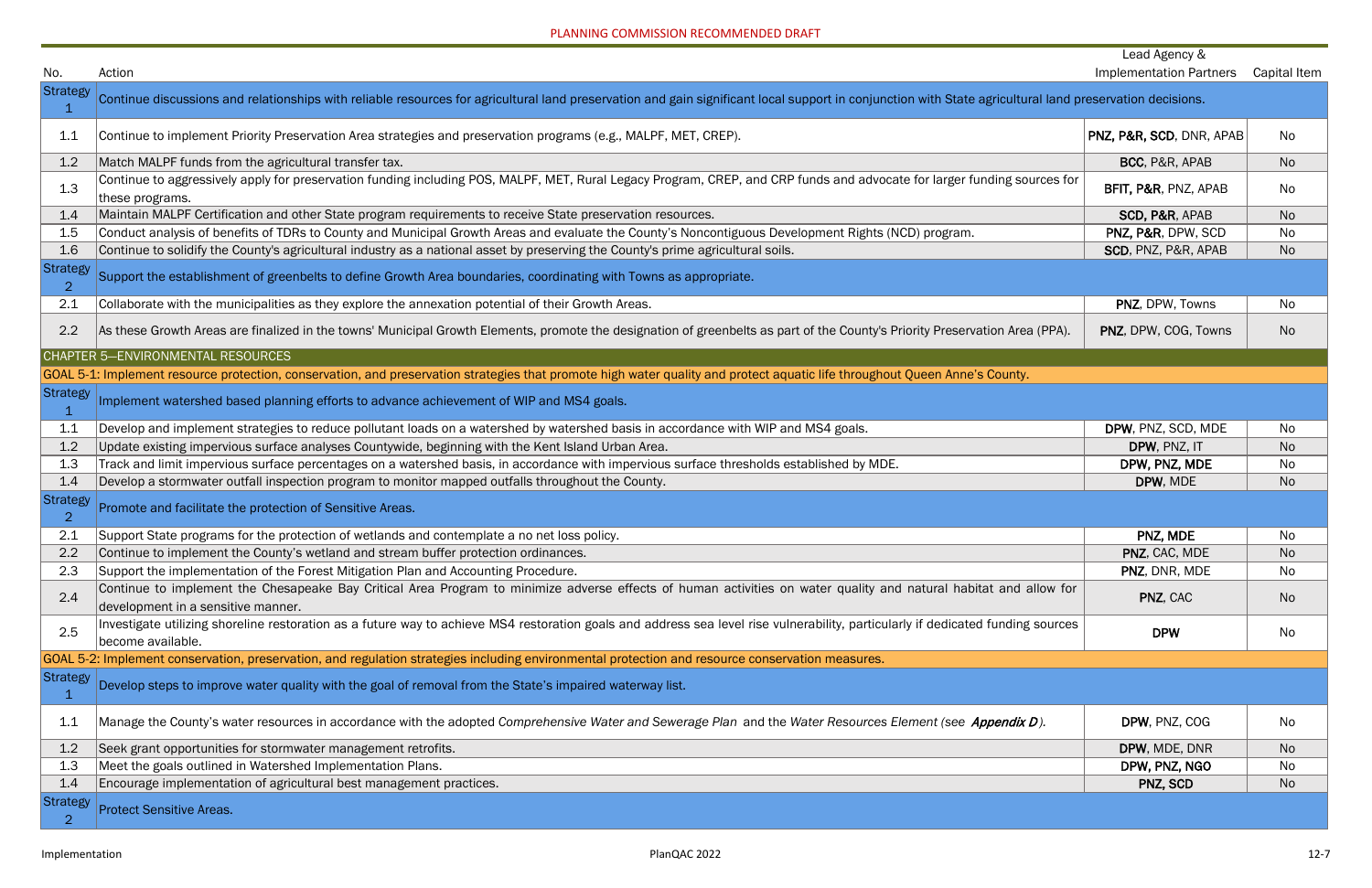|                                   |                                                                                                                                                                                                                                                                                                                                                                                                                                                                           | Lead Agency &                      |              |
|-----------------------------------|---------------------------------------------------------------------------------------------------------------------------------------------------------------------------------------------------------------------------------------------------------------------------------------------------------------------------------------------------------------------------------------------------------------------------------------------------------------------------|------------------------------------|--------------|
| No.                               | Action                                                                                                                                                                                                                                                                                                                                                                                                                                                                    | <b>Implementation Partners</b>     | Capital Item |
|                                   | To accommodate storm surges, nuisance flooding, rising sea levels, and climate change, prevent development in mapped flood zones and evaluate the appropriateness of                                                                                                                                                                                                                                                                                                      |                                    |              |
| 2.1                               | going beyond FEMA requirements to consider additional restrictions based on projected sea level rise.                                                                                                                                                                                                                                                                                                                                                                     | PNZ, DPW, CAC, DNR, MDE            | No           |
| 2.2                               | During new development project review, contemplate the 2016 Sea Level Rise and Coastal Vulnerability Assessment Plan, which identified key vulnerable resources.                                                                                                                                                                                                                                                                                                          | PNZ, DPW, P&R                      | No           |
| 2.3                               | Finalize the 2019 County Climate Resilience Planning and Financing Study and contemplate the prioritization of resiliency projects and capital improvements.                                                                                                                                                                                                                                                                                                              | PNZ, DPW, P&R                      | No           |
| 2.4                               | Implement aggressive efforts to reduce sediment, nutrient, and pollution delivery to flowing streams and the Chesapeake Bay by employing Environmental Site Design (ESD)<br>techniques and meeting MS4/NPDES requirements.                                                                                                                                                                                                                                                | DPW, PNZ                           | <b>No</b>    |
| 2.5                               | Utilize updated flood risk data from FEMA when it becomes available to update outdated flood risk maps.                                                                                                                                                                                                                                                                                                                                                                   | DPW, PNZ                           | No           |
| 2.6                               | Review current best management practices for light pollution and preservation of "dark skies."                                                                                                                                                                                                                                                                                                                                                                            | <b>PNZ</b>                         | <b>No</b>    |
|                                   | GOAL 5-3: Implement a growth management strategy to direct new and infill development to existing Growth Areas.                                                                                                                                                                                                                                                                                                                                                           |                                    |              |
| <b>Strategy</b>                   | Meet growth management goals and objectives with respect to public water supplies and facilities.                                                                                                                                                                                                                                                                                                                                                                         |                                    |              |
| 1.1                               | Require the development and use of Water Supply Capacity Management Plans for each community water system to support new allocations or connections to the system<br>and to prevent capacity over allocation.                                                                                                                                                                                                                                                             | <b>DPW</b>                         | No           |
| 1.2                               | Establish watershed or wellhead protection strategies for water supply sources.                                                                                                                                                                                                                                                                                                                                                                                           | DPW, PNZ, MDE                      | <b>No</b>    |
| 1.3                               | Establish water service areas in the County's Comprehensive Water and Sewerage Plan consistent with the Land Use Element based upon ability of the water resource to<br>support development based on population growth as well as development capacity analysis based upon zoning (i.e. make any necessary updates based upon changes to<br>Growth Areas, Town annexations, and Priority Funding Areas).                                                                  | DPW, PNZ, COG                      | No           |
| 1.4                               | Develop a Water Protection Plan working collaboratively through inter-jurisdictional agreements between the County and the Towns for planning and implementation,<br>including tracking water-level declines of groundwater resources; the need for additional observation wells placed across the County to measure impacts of pumpage for<br>domestic use and irrigation; and continued monitoring and study to ensure an adequate supply of necessary water resources. | DPW, PNZ, MDE COG,<br><b>Towns</b> | No           |
| 1.5                               | Implement the immediate and short-term recommendations contained in the Queen Anne's County Water Service Area Study for Queen Anne's County Sanitary District<br>(2009). Refer to the study for more details.                                                                                                                                                                                                                                                            | <b>DPW</b>                         | Yes          |
|                                   | Make upgrades to existing water treatment facilities for the Towns as identified in their respective comprehensive plans, such as arsenic removal at the Town of Centreville's<br>Business Park water treatment plant to treat up to 1,440,000 gpd; increased water storage capacity near Queen Anne's County High School for up to 600,000 gallons; and<br>consider the reuse of water within planned annexation areas around Centreville.                               | Towns, DPW                         | Yes          |
| 1.7                               | Implement water conservation policies, guidelines, and regulations.                                                                                                                                                                                                                                                                                                                                                                                                       | DPW, PNZ                           | No           |
| <b>Strategy</b><br>$\overline{2}$ | Meet growth management goals and objectives with respect to public and private wastewater facilities.                                                                                                                                                                                                                                                                                                                                                                     |                                    |              |
| 2.1                               | Implement the recommendations contained in the Queen Anne's County Comprehensive Water and Sewerage Plan (2011 and subsequent amendments), including<br>addressing on-lot septic system failures on Southern Kent Island and other areas of concern (e.g., Dominion & Marling Farms).                                                                                                                                                                                     | DPW, MDE                           | Yes          |
| 2.2                               | Update the County's Comprehensive Water and Sewerage Plan to be consistent with PlanQAC's changes to future land use and recommendations regarding sewer capacity<br>limitations.                                                                                                                                                                                                                                                                                         | DPW, PNZ                           | No           |
| 2.3                               | Use of innovative methods including Best Available Technology (BAT) for on-site treatment and disposal of wastewater to address public health concerns by reducing<br>nitrogen discharge levels.                                                                                                                                                                                                                                                                          | DPW, MDE                           | Yes          |
| 2.4                               | Continue compliance with state and federal requirements with respect to permitting and reaching nitrogen reduction standards (use of Enhanced Nutrient Reduction (ENR)<br>technologies) for the purpose of contributing to maintaining acceptable levels of water quality.                                                                                                                                                                                                | DPW, MDE PNZ                       | No           |
| 2.5                               | Enhance coordination between the County and Municipalities to identify water and sewerage service areas to identify additional water infrastructure and supply<br>development needed to serve expected growth, including rerating the Town of Centreville WWTP to treat up to 750,000 gpd or substantially improve treatment to treat up to<br>1,000,000 gpd; acquiring additional land for spray irrigation.                                                             | DPW, PNZ, COG, Towns               | No           |
| 2.6                               | Develop a financing, operation, and maintenance plan for water connections.                                                                                                                                                                                                                                                                                                                                                                                               | <b>DPW</b>                         | No           |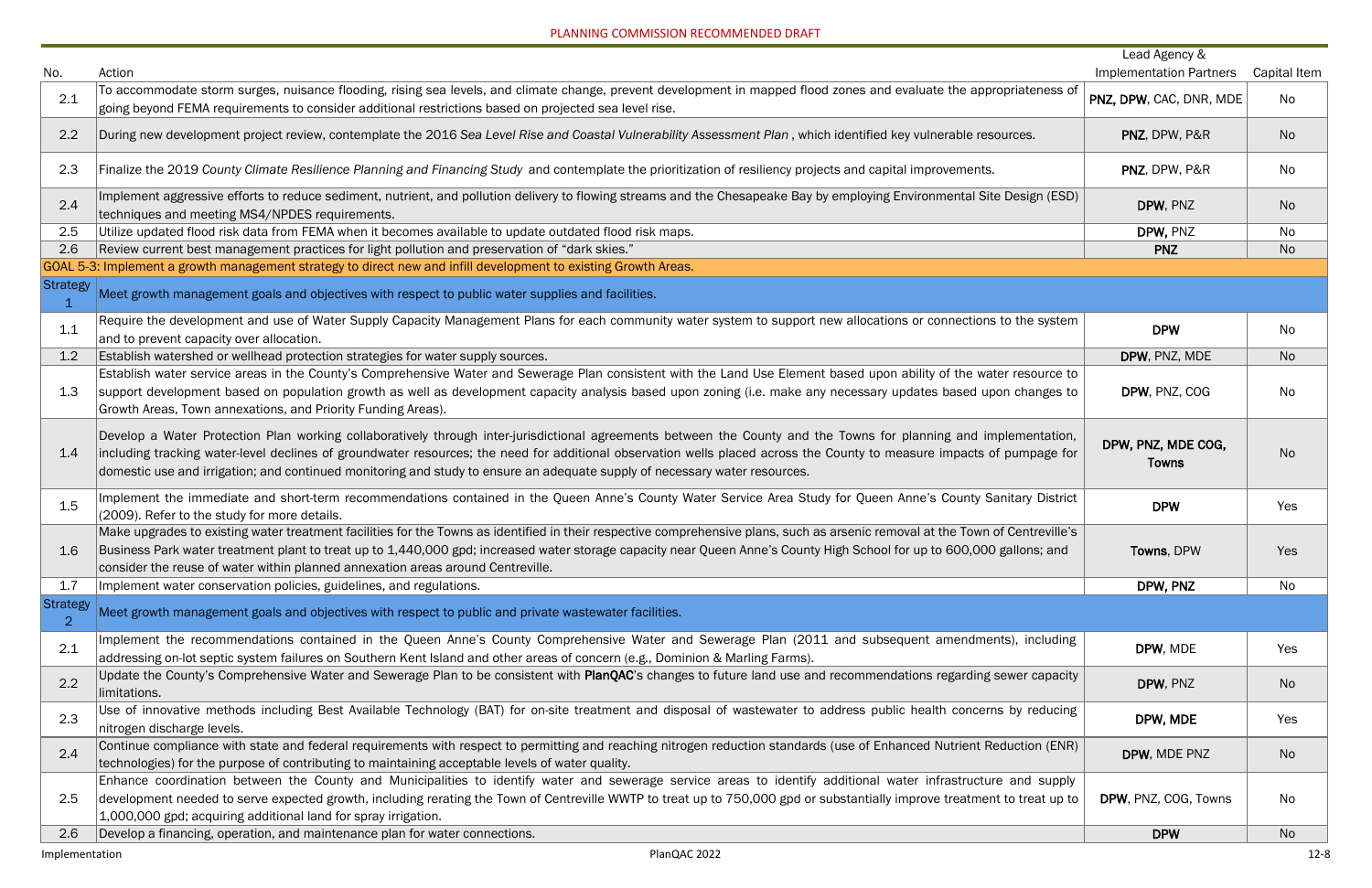|                |                                                                                                                                                                               | Lead Agency &                  |                     |
|----------------|-------------------------------------------------------------------------------------------------------------------------------------------------------------------------------|--------------------------------|---------------------|
| No.            | Action                                                                                                                                                                        | <b>Implementation Partners</b> | <b>Capital Item</b> |
| Strategy       | Provide adequate treatment for the quality, volume, and rate of stormwater runoff.                                                                                            |                                |                     |
| 3              |                                                                                                                                                                               |                                |                     |
| 3.1            | Continue to implement the County WIP, working collaboratively through inter-jurisdictional agreements between the County and the Towns.                                       | DPW, PNZ, COG, Towns           | No                  |
| 3.2            | Balance the impacts of land use patterns across all landscapes (i.e. natural, agricultural, rural residential, suburban and town/village) by directing new development and    | PNZ, DPW, ETD, COG,            |                     |
|                | infill development to existing Growth Areas or new Town Growth Areas.                                                                                                         | Towns                          | No                  |
| 3.3            | Continue to implement and update as needed the County's stormwater management practices and procedures and Environmental Sensitive Design Manual practices and<br>procedures. | DPW, PNZ, MDE                  | No                  |
|                | Evaluate all designated Growth Areas to ensure they can receive development without exceeding MDE recommended percentage thresholds of the watershed land area with           | PNZ, DPW, COG, Towns,          |                     |
| 3.4            | impervious surfaces.                                                                                                                                                          | <b>MDE</b>                     | No                  |
|                | Assess development plans with respect to effectiveness to implement load reduction alternatives on non-point source pollutant loads applying Environmental Sensitive          |                                |                     |
| 3.5            | Design (ESD) standards.                                                                                                                                                       | PNZ, DPW                       | No                  |
| 3.6            | Measure post-construction tributary assimilative capacities for impacted sub-watersheds.                                                                                      | <b>DPW</b>                     | No                  |
| 3.7            | Utilize open space and land preservation programs to provide water protection measures.                                                                                       | DPW, PNZ, P&R                  | No                  |
|                | Review and modify existing zoning and development regulations to direct growth to designated Growth Areas (i.e.: ensure adequacy of public facilities and evaluate other      |                                |                     |
| 3.8            | growth management tools, such as low impact development ordinance, household pollution reduction education programs, landscaping demonstration projects, and use of           | PNZ, DPW, P&R, COG,            | <b>No</b>           |
|                | best management practices for road reconstructions).                                                                                                                          | Towns                          |                     |
| 3.9            | Identify water resource protection criterion in Forest Conservation Plans for individual developments.                                                                        | PNZ, DNR                       | No                  |
| 3.10           | Continue implementing required buffers, setbacks, and lot coverage/impervious surface regulations to protect water quality from impacts of development.                       | PNZ, DPW, CAC, MDE             | No                  |
|                |                                                                                                                                                                               |                                |                     |
| 3.11           | Work collaboratively with the Municipalities and surrounding Counties to adopt water resource protection strategies and regulations.                                          | PNZ, DPW, Surrounding          | No                  |
|                |                                                                                                                                                                               | Counties, Towns                |                     |
|                |                                                                                                                                                                               | DPW, SCD, COG, DNR,            |                     |
| 3.12           | Partner with regional localities, non-governmental organizations, and others to target high value restoration opportunities and increase implementation efficiency.           | <b>USRC</b>                    | <b>No</b>           |
| 3.13           | Use information technology to strategically locate and install restoration projects that maximize results of the County's stormwater management efforts.                      | DPW, IT, SCD, MDE              | Yes                 |
|                | Direct growth within Priority Funding Areas (PFA) while managing or reducing the potential for development outside of the PFA to assure the ability to maintain assimilative  | PNZ, DPW, ETD, COG,            |                     |
| 3.14           | capacity in the watershed.                                                                                                                                                    | Towns                          | <b>No</b>           |
|                | <b>CHAPTER 6-TRANSPORTATION</b>                                                                                                                                               |                                |                     |
|                | GOAL 6-1: Improve safety, mobility, accessibility, and resiliency in the transportation network.                                                                              |                                |                     |
|                |                                                                                                                                                                               |                                |                     |
| Strategy       | Strongly support resolutions to traffic problems caused by through traffic that impedes local traffic and citizen movements.                                                  |                                |                     |
| 1.1            | Prioritize the needs of County residents over drive-through populations (beach-bound traffic) by creating a more reliable public transportation system and initiating         | CR, DPW, MDOT, MDTA,           | Yes                 |
|                | intergovernmental planning efforts to relieve through-traffic congestion.                                                                                                     | <b>SHA</b>                     |                     |
|                |                                                                                                                                                                               | DPW, BCC, MDOT, BPAC,          |                     |
|                |                                                                                                                                                                               | COG, AAA, ETD, SHA,            |                     |
| 1.2            | Support implementation of priority transportation improvement projects through partnerships with the State, adjacent counties, and key stakeholders.                          | MDTA, Surrounding              | Yes                 |
|                |                                                                                                                                                                               | Counties                       |                     |
| 1.3            | Provide alternative routes (i.e. local access/frontage roads) for local residents and businesses, especially in areas around US 50/301.                                       | DPW, MDOT, SHA                 | Yes                 |
| Strategy       |                                                                                                                                                                               |                                |                     |
| $\overline{2}$ | Create safe and adequate infrastructure available to all modes of travel.                                                                                                     |                                |                     |
|                |                                                                                                                                                                               | DPW, PNZ, BCC, ETD,            |                     |
| 2.1            | Monitor and participate in the MDTA Chesapeake Bay Crossing Study NEPA process to identify the location of a new Bay Bridge crossing in order to ensure safe, adequate        | MDTA, MDOT, SHA, COG,          | No                  |
|                | transportation planning and protection of historic and environmental resources.                                                                                               | <b>Towns</b>                   |                     |
| $2.2^{\circ}$  | Work with MDOT SHA to remove traffic lights along US 50, reduce crashes, and improve local traffic mobility.                                                                  | DPW, MDOT, SHA, DES            | No                  |
|                |                                                                                                                                                                               |                                |                     |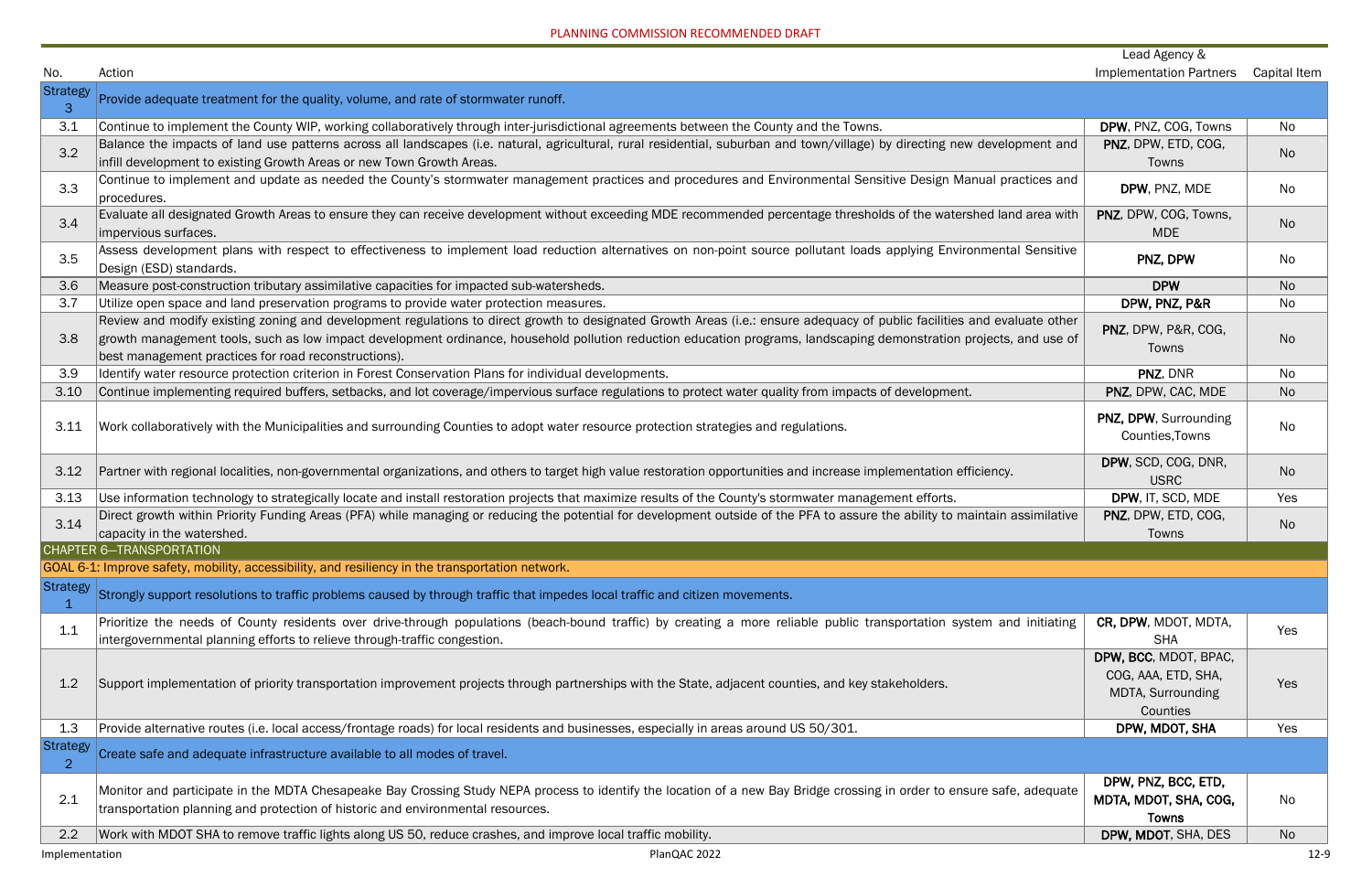|               | Lead Agency &                  |              |
|---------------|--------------------------------|--------------|
|               | <b>Implementation Partners</b> | Capital Item |
|               | DPW, MDOT, SHA                 | Yes          |
|               |                                |              |
|               |                                |              |
|               | DPW, SHA                       | Yes          |
|               | DPW, COG, SHA, Towns,          |              |
| ś.            | <b>MDOT</b>                    | Yes          |
|               | DPW, BCC, MDOT                 | <b>No</b>    |
|               | DPW, BCC, MDOT                 | <b>No</b>    |
|               | DPW, SHA                       | Yes          |
|               |                                |              |
|               |                                |              |
|               | DPW, SHA                       | No           |
| restrictions, |                                |              |
|               | DPW, PNZ, MDOT                 | No           |
|               | DPW, PNZ, MDOT, SHA,           |              |
|               | <b>MDTA</b>                    | No           |
| avoiding the  | DPW, BCC, MDOT, SHA,           |              |
|               | <b>COG</b>                     | Yes          |
|               |                                |              |
|               |                                |              |
|               |                                |              |
|               | DPW, PNZ, ETD, BCC, AAA,       | No           |
|               | CR, MDOT, SHA, MDTA            |              |
|               | DPW, PNZ, SHA                  | <b>No</b>    |
|               | PNZ, DPW, P&R, SHA             | No           |
|               | DPW, DES, PNZ, MDOT,           | Yes          |
|               | <b>SHA</b>                     |              |
|               |                                |              |
|               |                                |              |
|               |                                |              |
|               | DPW, MDOT, CR                  | No           |
|               | CR, MDTA                       | <b>No</b>    |
|               | CR, DPW, MDOT, MDTA            | No           |
|               | PNZ, DPW, PC, BCC              | <b>No</b>    |
|               | DPW, PNZ, BOE, COG,            |              |
|               | <b>Towns</b>                   | <b>No</b>    |
|               |                                |              |
| Plan (CIP).   | DPW, PNZ, ETD, BOE             | No           |
| s and other   |                                |              |
|               | DPW, CR, MDOT, MDTA            | No           |
|               |                                |              |
|               | DPW, BCC, MDOT, SHA            | Yes          |
|               | DPW, PNZ, P&R                  | No           |
|               |                                |              |

| No.                  | Action                                                                                                                                                                                                     | <b>Implementation Partners</b>                  | Capital |
|----------------------|------------------------------------------------------------------------------------------------------------------------------------------------------------------------------------------------------------|-------------------------------------------------|---------|
| 2.3                  | Work with MDOT SHA to adjust sections of US 50 from US 301 to MD 404 to be a limited controlled access highway.                                                                                            | DPW, MDOT, SHA                                  | Yes     |
| <b>Strategy</b><br>3 | Make intersection improvements where necessary to enhance safety, mobility, and accessibility.                                                                                                             |                                                 |         |
| 3.1                  | Partner with the State to study, design, and construct identified intersection improvements.                                                                                                               | DPW, SHA                                        | Yes     |
| 3.2                  | Partner with County towns and the Council of Governments (COG) to seek assistance from implementation partners to complete identified transportation projects.                                             | DPW, COG, SHA, Towns,<br><b>MDOT</b>            | Yes     |
| 3.3                  | Support State funding of interchanges at key intersections (e.g., Queenstown Outlets, US 50/MD 213 at Chesapeake College, US 50/Carmichael Road).                                                          | DPW, BCC, MDOT                                  | No      |
| 3.4                  | Support the interchange at US 50/MD 404.                                                                                                                                                                   | DPW, BCC, MDOT                                  | No      |
| 3.5                  | With assistance from the State, implement improvements to MD 8 and its interchange with US 50/301.                                                                                                         | DPW, SHA                                        | Yes     |
| <b>Strategy</b><br>4 | Protect neighborhood streets from through traffic and decrease congestion delays.                                                                                                                          |                                                 |         |
| 4.1                  | Assess and evaluate through traffic and congestion delays experienced within the existing neighborhood street network.                                                                                     | DPW, SHA                                        | No      |
| 4.2                  | Utilize access management strategies to provide adequate and safe access while discouraging through traffic (e.g., shared driveways, one-way in/out, left-turn restrictions,<br>alternate traffic routes). | DPW, PNZ, MDOT                                  | No      |
| 4.3                  | Work with MDOT SHA and the MDTA to develop a US 50/301 Corridor Plan to help move traffic through the County.                                                                                              | DPW, PNZ, MDOT, SHA,<br><b>MDTA</b>             | No      |
| 4.4                  | Support a new overpass in Queenstown to connect MD 18 on the south side of US 50 and the north side of US 301, allowing free movement of local traffic and avoiding the<br>use of US 50/301.               | DPW, BCC, MDOT, SHA,<br><b>COG</b>              | Yes     |
| <b>Strategy</b><br>5 | Develop transportation studies that identify capital projects consistent with PlanQAC and its Future Land Use Plan.                                                                                        |                                                 |         |
| 5.1                  | Identify capital projects that are consistent with PlanQAC and annually prioritize projects in the County Transportation Priority Letter to MDOT SHA.                                                      | DPW, PNZ, ETD, BCC, AAA,<br>CR, MDOT, SHA, MDTA | No      |
| 5.2                  | Support studies and leverage resources that create and mandate alternate truck traffic routes.                                                                                                             | DPW, PNZ, SHA                                   | No      |
| 5.3                  | Continue to provide opportunities for public involvement in the planning, design, and construction of transportation improvements.                                                                         | PNZ, DPW, P&R, SHA                              | No      |
| 5.4                  | Develop a Vision Zero Plan and coordinate its implementation.                                                                                                                                              | DPW, DES, PNZ, MDOT,<br><b>SHA</b>              | Yes     |
|                      | GOAL 6-2: Enhance the transportation network for all users.                                                                                                                                                |                                                 |         |
| <b>Strategy</b>      | Plan, design, improve, manage, maintain, and expand transportation infrastructure to meet the needs of residents and businesses.                                                                           |                                                 |         |
| 1.1                  | Promote and expand adequate public transportation and the availability of park-and-ride facilities to reduce vehicle use.                                                                                  | DPW, MDOT, CR                                   | No      |
| 1.2                  | Continue to provide transit services for special needs populations and others.                                                                                                                             | CR, MDTA                                        | No      |
| 1.3                  | Seek funding to support transit service.                                                                                                                                                                   | CR, DPW, MDOT, MDTA                             | No      |
| 1.4                  | Limit major residential subdivisions on Kent Island until transportation issues are resolved.                                                                                                              | PNZ, DPW, PC, BCC                               | No      |
| $1.5\,$              | Examine Growth Area infrastructure and identify deficient infrastructure.                                                                                                                                  | DPW, PNZ, BOE, COG,<br>Towns                    | No      |
| 1.6                  | Review, revise, and implement a strategic plan (including funding strategies) to address infrastructure deficiencies in coordination with the Capital Improvement Plan (CIP).                              | DPW, PNZ, ETD, BOE                              | No      |
| 1.7                  | Provide commuters a reliable route to other metropolitan areas while ensuring delivery access to the Eastern Shore, major airports, and warehouse facilities and other<br>markets.                         | DPW, CR, MDOT, MDTA                             | No      |
| 1.8                  | Support MDOT SHA design and funding to replace the Chester River Bridge.                                                                                                                                   | DPW, BCC, MDOT, SHA                             | Yes     |
| 1.9                  | Consider allocating additional roadway right-of-way for various uses and users (e.g., vehicles, bicycles, pedestrians, off-road).                                                                          | DPW, PNZ, P&R                                   | No      |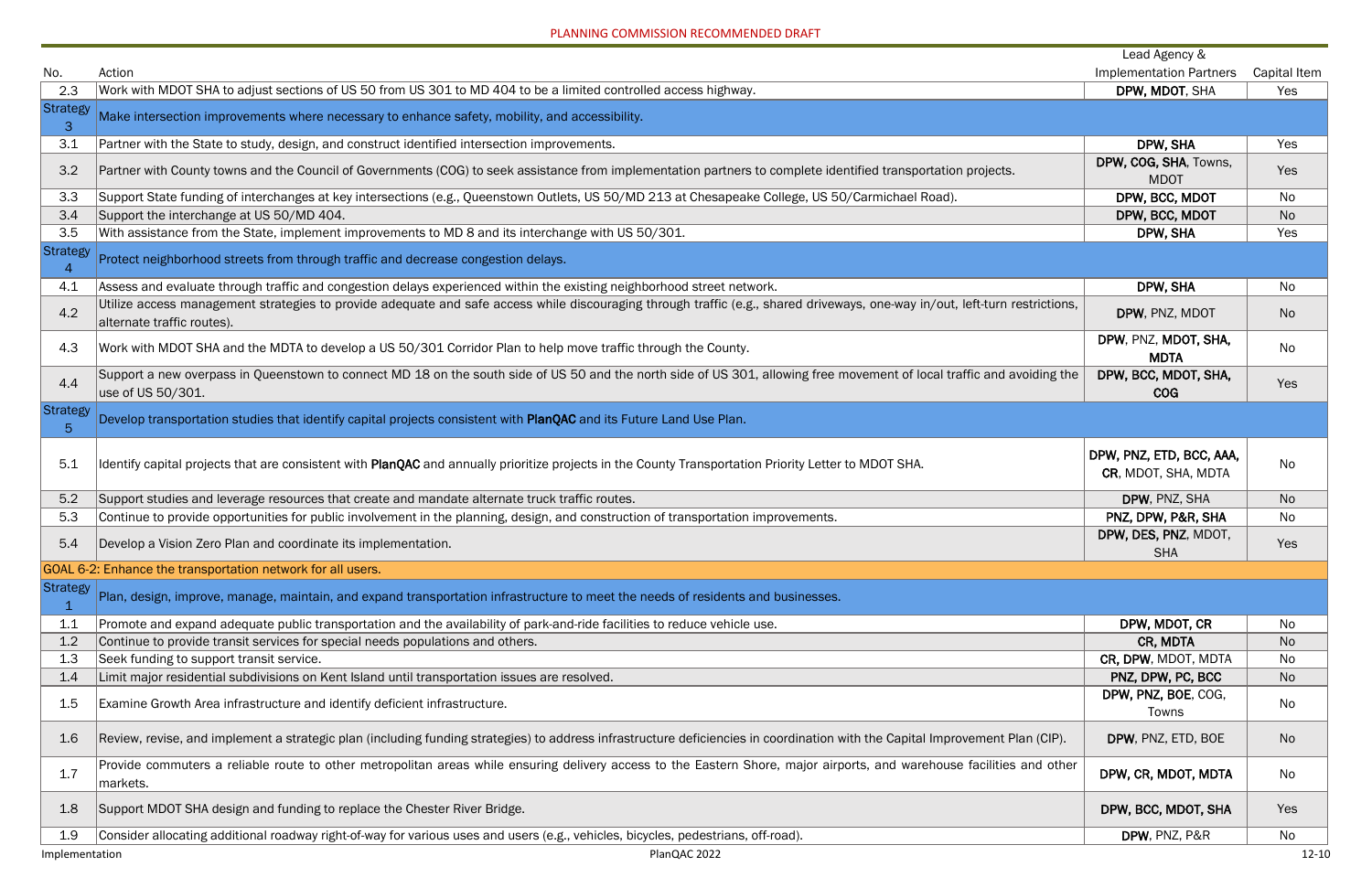|                                   |                                                                                                                                                                                        | Lead Agency &                      |              |
|-----------------------------------|----------------------------------------------------------------------------------------------------------------------------------------------------------------------------------------|------------------------------------|--------------|
| No.                               | Action                                                                                                                                                                                 | <b>Implementation Partners</b>     | Capital Item |
| 1.10                              | Evaluate and implement appropriate recommendations from the 2019 Transit Development Plan.                                                                                             | CR, DPW, BCC, MDTA                 | <b>Yes</b>   |
| 1.11                              | Investigate opportunities for additional public access to waterways.                                                                                                                   | P&R, DPW                           | No           |
| <b>Strategy</b><br>$\overline{2}$ | Promote safe and convenient bicycle and pedestrian access throughout the transportation system and programs.                                                                           |                                    |              |
| 2.1                               | Create, review, and update a bicycle and pedestrian plan consistent with PlanQAC.                                                                                                      | P&R, DPW, PNZ, BPAC                | No           |
| 2.2                               | Add bicycle lanes, signed bicycle routes, and shared lane markings to develop the County's on-road bicycle network.                                                                    | DPW, P&R                           | Yes          |
| 2.3                               | Use innovative designs and bicycle-specific treatments at intersections and small connector paths to improve safety and interconnectivity.                                             | DPW, P&R, MDOT, DES                | No           |
| 2.4                               | Coordinate bicycle facility planning, design, and implementation with towns and communities across the county.                                                                         | DPW, P&R, PNZ, COG,<br>BPAC, MDOT  | <b>No</b>    |
| 2.5                               | Launch a bicycle parking initiative by the County in public places.                                                                                                                    | P&R, BPAC, BCC, DPW                | No           |
| 2.6                               | Require new multi-family residential, retail, and office development to provide bicycle parking.                                                                                       | PNZ, ETD                           | <b>No</b>    |
| 2.7                               | Work with the Maryland Upper Shore Transit System and County Ride to accommodate bicycles in support of a multimodal transit system, improving bicycle parking at transit<br>stops.    | DPW, CR, MDTA, BPAC                | No           |
| 2.8                               | Continue to develop off-road paths to create a trail system with connections to spine routes that serve key County destinations.                                                       | P&R, DPW                           | Yes          |
| 2.9                               | Identify roadway improvements to reach acceptable levels of comfort for existing and proposed bicycle routes.                                                                          | DPW, P&R                           | Yes          |
| 2.10                              | Strengthen the enforcement of traffic laws related to bicycle and pedestrian safety.                                                                                                   | <b>DES, P&amp;R</b>                | <b>No</b>    |
|                                   |                                                                                                                                                                                        | BCC, P&R, BPAC, PRAB,              |              |
| 2.11                              | Acknowledge the Bicycle Route Map as the County's official designated bicycle route map.                                                                                               | <b>DPW</b>                         | No           |
| 2.12                              | Pursue funding opportunities to improve level of comfort on roadway segments identified in future studies.                                                                             | P&R, DPW, BPAC                     | Yes          |
| 2.13                              | Pursue funding opportunities to develop, enhance, and promote designated bicycle routes.                                                                                               | P&R, DPW, BPAC, PRAB               | Yes          |
| 2.14                              | Consider options for bicycle route wayfinding signage.                                                                                                                                 | P&R, DPW, BPAC, PRAB               | Yes          |
| 2.15                              | Promote designated bicycle and pedestrian routes as alternative "active transportation" options for connecting citizens to employment, community, and retail business<br>areas.        | P&R, ETD, BPAC, PRAB,<br>MDOT, DPW | No           |
|                                   | Work with residents, community groups, businesses, civic associations, and property owners to expand the network of walkways in existing public rights-of-way and new                  |                                    |              |
| 2.16                              | open space acquisitions.                                                                                                                                                               | P&R, BPAC, PNZ, DPW                | Yes          |
|                                   | 2.17   Create and implement a Safe Routes to School Program in public and private schools, preferably utilizing MDOT SHA Transportation Alternatives.                                  | P&R, BOE, PNZ, DPW,<br>MDOT, SHA   | Yes          |
| 2.18                              | Continue extending existing paths, trails, and greenways.                                                                                                                              | P&R, DPW, DNR, PRAB                | Yes          |
| <b>Strategy</b><br>3              | Promote efficient freight and goods movement.                                                                                                                                          |                                    |              |
| 3.1                               | Promote utilization of rail services to the maximum extent possible to serve the County and region.                                                                                    | ETD, EDC, MDTA                     | No           |
|                                   | GOAL 6-3: Support smart and sustainable growth.                                                                                                                                        |                                    |              |
| <b>Strategy</b>                   | Design transportation infrastructure to support land use goals for compact, accessible, and walkable neighborhoods.                                                                    |                                    |              |
|                                   | Apply a complete streets philosophy to identify multimodal transportation solutions for both rural roads and those in Growth Areas and making connections to and from                  | DPW, PNZ, P&R, MDOT,               |              |
| 1.1                               | residential neighborhoods to employment and commercial centers.                                                                                                                        | SHA, ETD, COG                      | Yes          |
| 1.2                               | Use design flexibility to achieve context sensitive solutions compatible with neighborhood character.                                                                                  | PNZ, DPW                           | <b>No</b>    |
| <b>Strategy</b><br>$\overline{2}$ | Protect scenic corridors by applying smart growth management strategies.                                                                                                               |                                    |              |
| 2.1                               | Implement a variety of Byway enhancement principles.                                                                                                                                   | P&R, NSBA, PRAB, EDT               | Yes          |
| 2.2                               | See applicable strategies found in Chapter 4-Land Use and Chapter 7-Historic & Cultural Resources.                                                                                     | P&R, PNZ, NSBA, EDT                | <b>No</b>    |
|                                   | <b>CHAPTER 7-HISTORIC &amp; CULTURAL RESOURCES</b>                                                                                                                                     |                                    |              |
|                                   | GOAL 7-1: Continue to build public appreciation for the County's historic and archaeological resources and its deep and varied history to ensure greater knowledge of those resources. |                                    |              |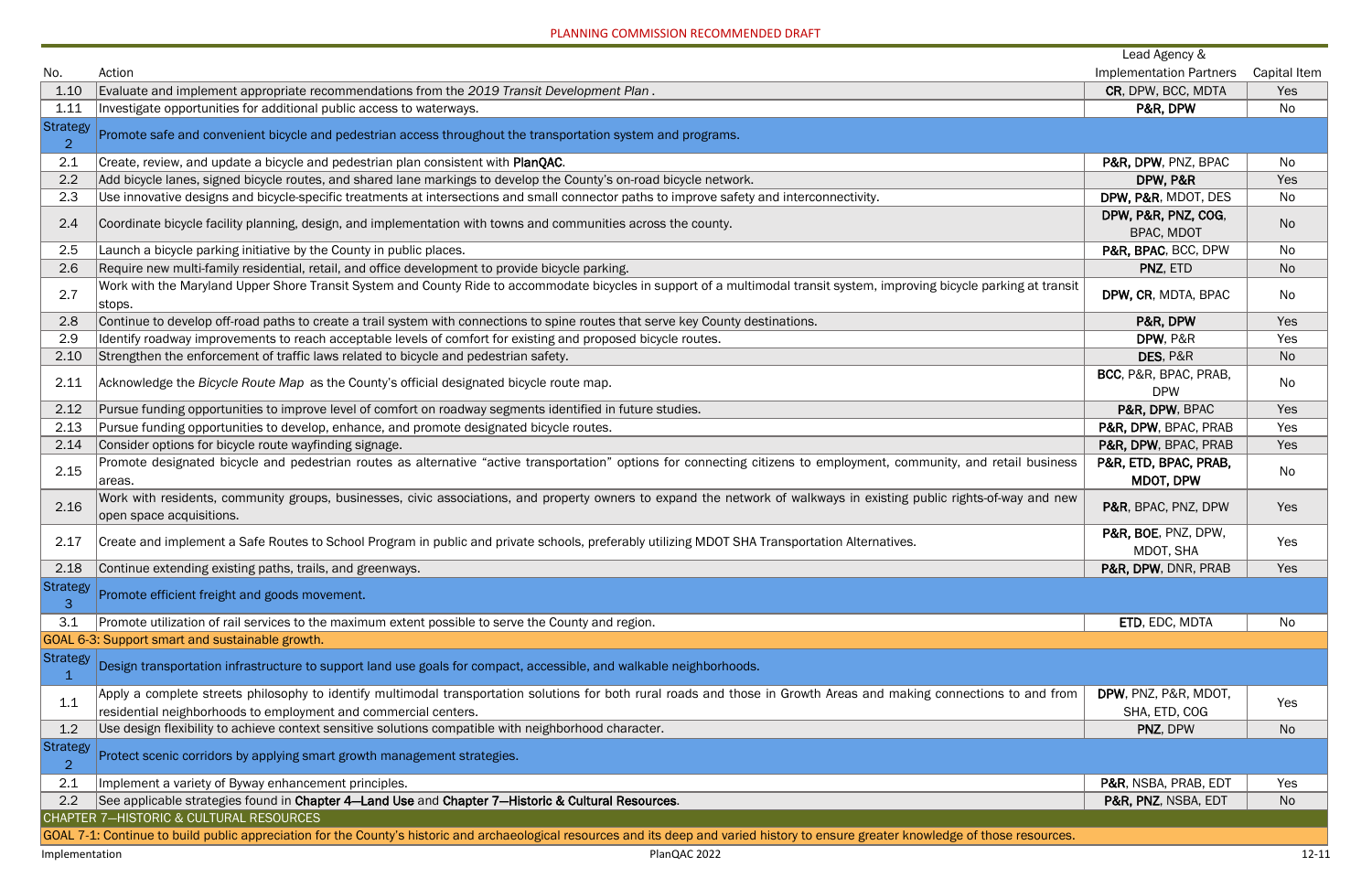|                                                        | Lead Agency &                       |              |  |  |
|--------------------------------------------------------|-------------------------------------|--------------|--|--|
|                                                        | <b>Implementation Partners</b>      | Capital Item |  |  |
| e voluntary preservation and reuse of old buildings by |                                     |              |  |  |
|                                                        | PNZ, BCC, MHT, P&R                  | No           |  |  |
|                                                        | PNZ, P&R, MHT                       | <b>No</b>    |  |  |
|                                                        | PNZ, IT, P&R, MHT                   | No           |  |  |
|                                                        | PNZ, HSC, P&R, PRAB, MHT            | <b>No</b>    |  |  |
|                                                        | PNZ, HSC, P&R, MHT                  | No           |  |  |
| ming 250th                                             | P&R, HSC, PNZ, MHT                  | <b>No</b>    |  |  |
|                                                        |                                     |              |  |  |
|                                                        |                                     |              |  |  |
| e, designate                                           | PNZ, ETD, P&R, MHT, SHA             | <b>No</b>    |  |  |
| h would also                                           | P&R, HSC, PNZ, MHT                  | <b>No</b>    |  |  |
|                                                        | HSC, P&R, MHT, ETD                  | <b>No</b>    |  |  |
|                                                        |                                     |              |  |  |
|                                                        |                                     |              |  |  |
| ad users to                                            | PNZ, HSC, P&R, ETD, TTAC            | No           |  |  |
| listoric Sites                                         | HSC, P&R, BOE                       | No.          |  |  |
|                                                        | P&R, HSC, ETD                       | No           |  |  |
|                                                        | P&R, ETD, BPAC, PRAB                | <b>No</b>    |  |  |
|                                                        |                                     |              |  |  |
|                                                        |                                     |              |  |  |
|                                                        | P&R, PNZ, IT, MHT, HSC              | <b>No</b>    |  |  |
| orical Trust's                                         | P&R, PNZ, MHT, HSC                  | <b>No</b>    |  |  |
|                                                        | P&R, MHT, HSC, PRAB                 | No           |  |  |
|                                                        | P&R, ETD, TTAC, PRAB,<br><b>HSC</b> | <b>No</b>    |  |  |
| preservation                                           | P&R, MHT, HSC, PRAB                 | No           |  |  |
|                                                        | P&R, PNZ, MHT, PRAB                 | <b>No</b>    |  |  |

| No.             | Action                                                                                                                                                                                                                                                                                                                                    | Implementation Partners             | Capital Item |
|-----------------|-------------------------------------------------------------------------------------------------------------------------------------------------------------------------------------------------------------------------------------------------------------------------------------------------------------------------------------------|-------------------------------------|--------------|
| <b>Strategy</b> | Establish a Historic Preservation Commission to pursue a range of actions and programs that will build public appreciation for historic preservation, encourage voluntary preservation and reuse of old buildings by                                                                                                                      |                                     |              |
|                 | property owners, develop local public resources to be directed toward historic preservation, and minimize the loss of historic and archaeological resources.                                                                                                                                                                              |                                     |              |
| 1.1             | Establish a Historic Preservation Commission (HPC) per Title 8 of the Maryland Land Use Article.                                                                                                                                                                                                                                          | PNZ, BCC, MHT, P&R                  | No           |
| 1.2             | Investigate possible funding mechanisms for the HPC.                                                                                                                                                                                                                                                                                      | PNZ, P&R, MHT                       | <b>No</b>    |
| 1.3             | Update the County's surveys and its GIS-based inventory of historic properties in collaboration with MHT's Medusa program.                                                                                                                                                                                                                | PNZ, IT, P&R, MHT                   | No           |
| 1.4             | Investigate resources that would allow for the matching of grants for National Register nominations and other history research.                                                                                                                                                                                                           | PNZ, HSC, P&R, PRAB, MHT            | <b>No</b>    |
| 1.5             | Initiate a cultural landscape assessment to define and document the historical landscapes, viewsheds, resources, and the County's unique heritage and culture.                                                                                                                                                                            | PNZ, HSC, P&R, MHT                  | No           |
| 1.6             | Initiate a qualified history-book project (an illustrated volume about the County's historic resources, communities, and landscapes) in connection with the upcoming 250th<br>anniversary of the American Revolution.                                                                                                                     | P&R, HSC, PNZ, MHT                  | No           |
|                 | GOAL 7-2: Encourage voluntary preservation actions on the part of private and nonprofit owners.                                                                                                                                                                                                                                           |                                     |              |
| <b>Strategy</b> | Encourage and support property owners in maintaining and rehabilitating their historic structures.                                                                                                                                                                                                                                        |                                     |              |
| 1.1             | Establish a voluntary County designation program for private and nonprofit owners to allow them to qualify for the Maryland historic tax credit. Where feasible, designate<br>multiple contiguous properties as voluntary historic districts, especially along the County's All American Road (Chesapeake Country National Scenic Byway). | PNZ, ETD, P&R, MHT, SHA             | No           |
| 1.2             | Encourage owners of eligible historic properties and communities with eligible historic districts to pursue listings in the National Register of Historic Places, which would also<br>quality properties to seek historic tax credits.                                                                                                    | P&R, HSC, PNZ, MHT                  | <b>No</b>    |
| 1.3             | Develop a brochure for property owners explaining tax credits for historic preservation.                                                                                                                                                                                                                                                  | HSC, P&R, MHT, ETD                  | No           |
|                 | GOAL 7-3: Add more local public resources to the tasks of preserving and maintaining publicly accessible sites.                                                                                                                                                                                                                           |                                     |              |
| Strategy /      | Continue to support the Historic Sites Consortium and its role in the County's heritage tourism.                                                                                                                                                                                                                                          |                                     |              |
| 1.1             | Encourage the Historic Sites Consortium and member sites to develop touring guides based on broad themes and categories (e.g., farming, schools) that lead users to<br>multiple sites and explain the County's heritage and cultural landscapes.                                                                                          | PNZ, HSC, P&R, ETD, TTAC            | No           |
| 1.2             | Encourage and research ways to develop relationships with schools to provide an education of Queen Anne's County through the visitation of sites within the Historic Sites<br> Consortium.                                                                                                                                                | HSC, P&R, BOE                       | <b>No</b>    |
| 1.3             | Assist with researching funding opportunities for capital and program-development grants for historic sites open to the public.                                                                                                                                                                                                           | P&R, HSC, ETD                       | <b>No</b>    |
| 1.4             | Research ways to establish a County-led wayfinding system or "cultural heritage trail" with signage and other wayfinding media.                                                                                                                                                                                                           | P&R, ETD, BPAC, PRAB                | <b>No</b>    |
|                 | GOAL 7-4: Minimize the loss of historic and archeological sites.                                                                                                                                                                                                                                                                          |                                     |              |
| <b>Strategy</b> | Enhance County information maintained on sites, landmarks, cemeteries, archaeological sites, and scenic byways.                                                                                                                                                                                                                           |                                     |              |
| 1.1             | Seek MHT technical advice and grant support for this work.                                                                                                                                                                                                                                                                                | P&R, PNZ, IT, MHT, HSC              | No           |
| 1.2             | Research funding opportunities to document archeological sites, particularly those threatened by flooding and erosion, in collaboration with the Maryland Historical Trust's<br>Archeology Program.                                                                                                                                       | P&R, PNZ, MHT, HSC                  | No           |
| 1.3             | Identify locations and opportunities for implementing historic site markers or signage.                                                                                                                                                                                                                                                   | P&R, MHT, HSC, PRAB                 | No           |
| 1.4             | Seek and identify opportunities to support the promotion of historic sites through heritage tourism.                                                                                                                                                                                                                                      | P&R, ETD, TTAC, PRAB,<br><b>HSC</b> | No           |
| 1.5             | Identify, preserve, protect, and promote the County's historic and cultural heritage by working collaboratively with State, County, Town, and historic and cultural preservation<br>organizations.                                                                                                                                        | P&R, MHT, HSC, PRAB                 | No           |
| 1.6             | Revisit the effort to pass an ordinance protecting archaeological resources.                                                                                                                                                                                                                                                              | P&R, PNZ, MHT, PRAB                 | No           |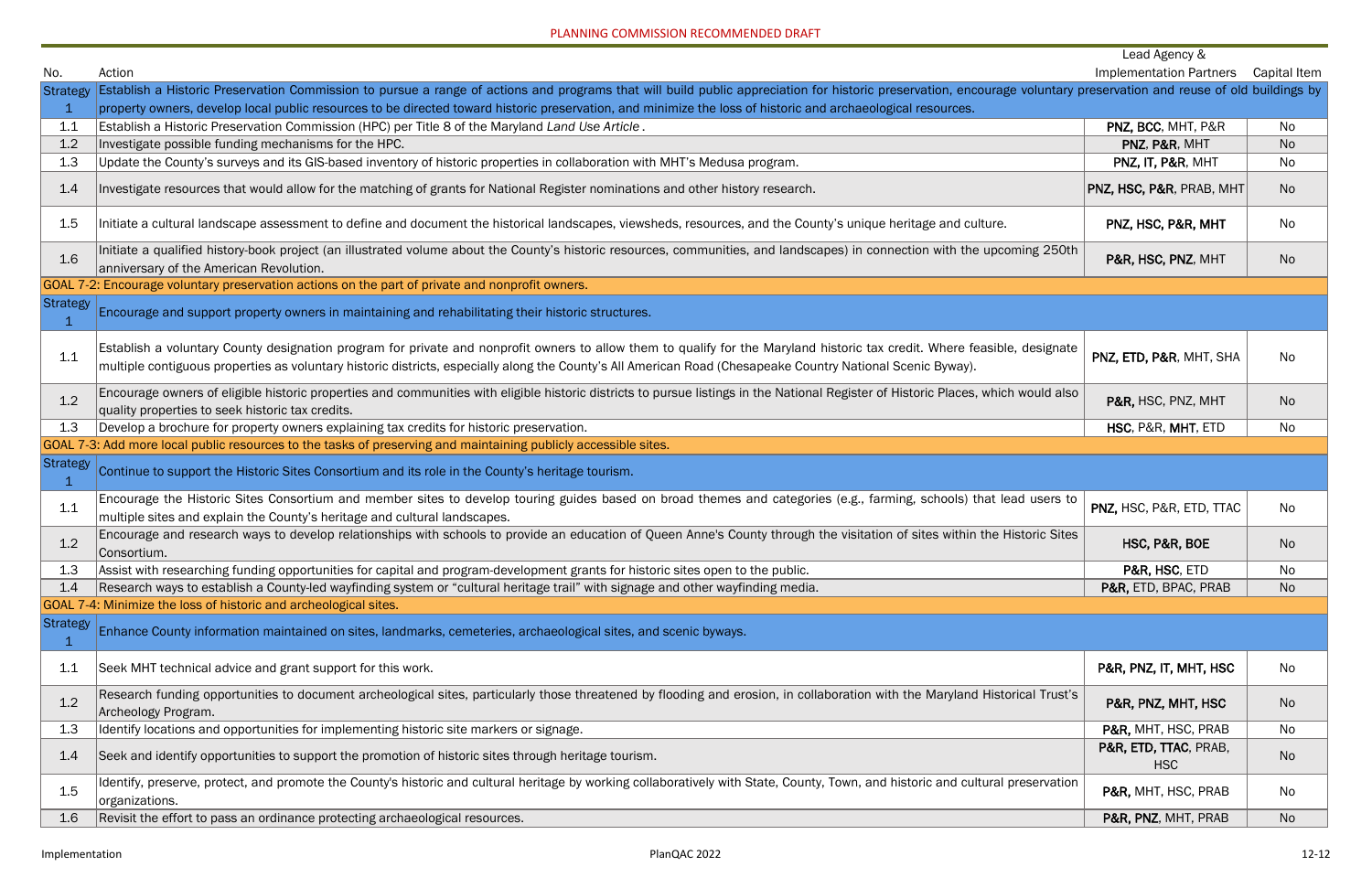| No.                               | Action                                                                                                                                                                                                                                                                                                              | <b>Implementation Partners</b>      | Capital   |
|-----------------------------------|---------------------------------------------------------------------------------------------------------------------------------------------------------------------------------------------------------------------------------------------------------------------------------------------------------------------|-------------------------------------|-----------|
| 1.7                               | Create a Countywide Historic Sites Inventory mirroring the Maryland Inventory of Historic Properties (MIHP) that is integrated into the County's Geographic Information<br>System (GIS).                                                                                                                            | P&R, PNZ, IT, MHT                   | No        |
| 1.8                               | Ensure the County's inventory of historic resources in its GIS system includes the most up-to-date data so that it can be used in association with County planning, zoning,<br>subdivision, and development.                                                                                                        | P&R, PNZ, HSC, IT, MHT              | <b>No</b> |
| 1.9                               | Encourage an update to the existing inventory of historic cemeteries.                                                                                                                                                                                                                                               | P&R, PNZ, HSC, IT, MHT              | No        |
|                                   | <b>CHAPTER 8-ECONOMIC DEVELOPMENT</b>                                                                                                                                                                                                                                                                               |                                     |           |
|                                   | GOAL 8-1: Promote traditional business, emerging industries, and economic development.                                                                                                                                                                                                                              |                                     |           |
| <b>Strategy</b>                   | Support methods and programs to attract and retain businesses using traditional economic development tools, recognizing a need for business incubators and telecommuting infrastructure support.                                                                                                                    |                                     |           |
| 1.1                               | Enhance awareness of economic development opportunities.                                                                                                                                                                                                                                                            | ETD, EDC, COG, KNDF                 | No        |
| 1.2                               | Encourage occupancy or redevelopment of vacant commercial space.                                                                                                                                                                                                                                                    | ETD, EDC, KNDF                      | No        |
| 1.3                               | Explore opportunities for higher education and workforce development.                                                                                                                                                                                                                                               | ETD, EDC, BOE                       | No        |
| 1.4                               | Support the infrastructure necessary for telecommuting, new start-up businesses, and business expansion targeting high-tech and cleaner/greener businesses.                                                                                                                                                         | ETD, EDC, IT, BAC                   | Yes       |
| <b>Strategy</b><br>$\overline{2}$ | Support initiatives to create employment opportunities and commercial viability.                                                                                                                                                                                                                                    |                                     |           |
| 2.1                               | Build cooperative Town/County planning initiatives to develop business and employment centers that attract employment-based industries.                                                                                                                                                                             | ETD, EDC, PNZ, COG,<br><b>Towns</b> | No        |
| 2.2                               | Promote the development of business parks and commercial centers at key locations that support sustainable growth.                                                                                                                                                                                                  | ETD, EDC, COG                       | No        |
| 2.3                               | Support incentives to create employment centers.                                                                                                                                                                                                                                                                    | ETD, EDC, BCC, COG, KNDF            | No        |
| 2.4                               | Focus business growth and expansion efforts on targeted business sectors that complement the County's existing commercial base.                                                                                                                                                                                     | ETD, EDC, KNDF                      | No        |
| 2.5                               | Consider identifying a revitalization area within qualified unincorporated areas of QAC and seek Maryland Sustainable Community designation.                                                                                                                                                                        | PNZ, EDC                            | No        |
| <b>Strategy</b><br>3              | Ensure that sufficient commercially zoned lands exist and are appropriately located and provided with infrastructure.                                                                                                                                                                                               |                                     |           |
| 3.1                               | Create and update an inventory of commercially developable land that accounts for adequacy of public facilities, non-tidal and tidal wetlands, potential sea level rise<br>impacts, environmental buffers, and other limitations.                                                                                   | ETD, EDC, DPW, KNDF, IT             | No        |
| 3.2                               | Review permitted non-residential land uses and amend the Land Use and Development regulations as appropriate.                                                                                                                                                                                                       | PNZ, ETD, PC                        | No        |
| 3.3                               | Enforce policies and funding for the expansion of needed technology and for the adequacy of public facilities to support the establishment of employment centers.                                                                                                                                                   | ETD, IT, DPW, EDC, COG              | Yes       |
| 3.4                               | Encourage commercial zoning around and within towns and established Growth Areas.                                                                                                                                                                                                                                   | ETD, PNZ, COG, KNDF                 | No        |
| <b>Strategy</b><br>4              | Leverage recent improvements to US 301 in Delaware to take advantage of economic development opportunities.                                                                                                                                                                                                         |                                     |           |
| 4.1                               | Identify, list, and rank high potential commercial land.                                                                                                                                                                                                                                                            | ETD, PNZ, EDC, KNDF                 | No        |
| 4.2                               | Contemplate the findings of the 2018 Sage Policy Group Study of the US 301 Corridor in Queen Anne's County and weigh those opportunities against the purpose and<br>permitted uses in the Agricultural Zoning District, as well as the viability of continued agricultural preservation within the US 301 corridor. | PNZ, P&R, ETD, DPW,<br>APAB, SCD    | <b>No</b> |
| 4.3                               | Clarify the benefits available to developers and businesses.                                                                                                                                                                                                                                                        | ETD, PNZ, EDC                       | No        |
| 4.4                               | Strategically encourage the development of speculative commercial space.                                                                                                                                                                                                                                            | ETD, EDC, KNDF                      | <b>No</b> |
| 4.5                               | Take advantage of the SHA Tourist Area and Corridor Signing Program to clearly identify County attractions to the expanded traffic flow.                                                                                                                                                                            | P&R, ETD, DPW, SHA                  | No        |
|                                   | GOAL 8-2: Preserve and promote a resource-based economy.                                                                                                                                                                                                                                                            |                                     |           |
| <b>Strategy</b>                   | Support agricultural, maritime, natural resource-based, and eco-businesses through existing markets and exploration of new and innovative agricultural markets and promote them within the County.                                                                                                                  |                                     |           |
| 1.1                               | $ 1$ . Create new ways of offering incentives to agricultural, agritourism, and eco-businesses, with an emphasis on regenerative initiatives and ecofriendly businesses.                                                                                                                                            | ETD, EDC, PNZ                       | No        |

|                                   |                                                                                                                                                                                                                                                                                                                     | Lead Agency &                       |                     |
|-----------------------------------|---------------------------------------------------------------------------------------------------------------------------------------------------------------------------------------------------------------------------------------------------------------------------------------------------------------------|-------------------------------------|---------------------|
| No.                               | Action                                                                                                                                                                                                                                                                                                              | <b>Implementation Partners</b>      | <b>Capital Item</b> |
| 1.7                               | Create a Countywide Historic Sites Inventory mirroring the Maryland Inventory of Historic Properties (MIHP) that is integrated into the County's Geographic Information<br>System (GIS).                                                                                                                            | P&R, PNZ, IT, MHT                   | No                  |
| 1.8                               | Ensure the County's inventory of historic resources in its GIS system includes the most up-to-date data so that it can be used in association with County planning, zoning,<br>subdivision, and development.                                                                                                        | P&R, PNZ, HSC, IT, MHT              | <b>No</b>           |
| 1.9                               | Encourage an update to the existing inventory of historic cemeteries.                                                                                                                                                                                                                                               | P&R, PNZ, HSC, IT, MHT              | No                  |
|                                   | CHAPTER 8-ECONOMIC DEVELOPMENT                                                                                                                                                                                                                                                                                      |                                     |                     |
|                                   | GOAL 8-1: Promote traditional business, emerging industries, and economic development.                                                                                                                                                                                                                              |                                     |                     |
| <b>Strategy</b>                   | Support methods and programs to attract and retain businesses using traditional economic development tools, recognizing a need for business incubators and telecommuting infrastructure support.                                                                                                                    |                                     |                     |
| 1.1                               | Enhance awareness of economic development opportunities.                                                                                                                                                                                                                                                            | ETD, EDC, COG, KNDF                 | No                  |
| 1.2                               | Encourage occupancy or redevelopment of vacant commercial space.                                                                                                                                                                                                                                                    | ETD, EDC, KNDF                      | <b>No</b>           |
| 1.3                               | Explore opportunities for higher education and workforce development.                                                                                                                                                                                                                                               | ETD, EDC, BOE                       | No                  |
| 1.4                               | Support the infrastructure necessary for telecommuting, new start-up businesses, and business expansion targeting high-tech and cleaner/greener businesses.                                                                                                                                                         | ETD, EDC, IT, BAC                   | Yes                 |
| <b>Strategy</b><br>$\overline{2}$ | Support initiatives to create employment opportunities and commercial viability.                                                                                                                                                                                                                                    |                                     |                     |
| 2.1                               | Build cooperative Town/County planning initiatives to develop business and employment centers that attract employment-based industries.                                                                                                                                                                             | ETD, EDC, PNZ, COG,<br><b>Towns</b> | No                  |
| 2.2                               | Promote the development of business parks and commercial centers at key locations that support sustainable growth.                                                                                                                                                                                                  | ETD, EDC, COG                       | <b>No</b>           |
| 2.3                               | Support incentives to create employment centers.                                                                                                                                                                                                                                                                    | ETD, EDC, BCC, COG, KNDF            | No                  |
| 2.4                               | Focus business growth and expansion efforts on targeted business sectors that complement the County's existing commercial base.                                                                                                                                                                                     | ETD, EDC, KNDF                      | <b>No</b>           |
| 2.5                               | Consider identifying a revitalization area within qualified unincorporated areas of QAC and seek Maryland Sustainable Community designation.                                                                                                                                                                        | PNZ, EDC                            | No                  |
| <b>Strategy</b><br>3              | Ensure that sufficient commercially zoned lands exist and are appropriately located and provided with infrastructure.                                                                                                                                                                                               |                                     |                     |
| 3.1                               | Create and update an inventory of commercially developable land that accounts for adequacy of public facilities, non-tidal and tidal wetlands, potential sea level rise<br>impacts, environmental buffers, and other limitations.                                                                                   | ETD, EDC, DPW, KNDF, IT             | No                  |
| 3.2                               | Review permitted non-residential land uses and amend the Land Use and Development regulations as appropriate.                                                                                                                                                                                                       | PNZ, ETD, PC                        | <b>No</b>           |
| 3.3                               | Enforce policies and funding for the expansion of needed technology and for the adequacy of public facilities to support the establishment of employment centers.                                                                                                                                                   | ETD, IT, DPW, EDC, COG              | Yes                 |
| 3.4                               | Encourage commercial zoning around and within towns and established Growth Areas.                                                                                                                                                                                                                                   | ETD, PNZ, COG, KNDF                 | No                  |
| <b>Strategy</b><br>$\overline{4}$ | Leverage recent improvements to US 301 in Delaware to take advantage of economic development opportunities.                                                                                                                                                                                                         |                                     |                     |
| 4.1                               | Identify, list, and rank high potential commercial land.                                                                                                                                                                                                                                                            | ETD, PNZ, EDC, KNDF                 | No                  |
| 4.2                               | Contemplate the findings of the 2018 Sage Policy Group Study of the US 301 Corridor in Queen Anne's County and weigh those opportunities against the purpose and<br>permitted uses in the Agricultural Zoning District, as well as the viability of continued agricultural preservation within the US 301 corridor. | PNZ, P&R, ETD, DPW,<br>APAB, SCD    | No                  |
| 4.3                               | Clarify the benefits available to developers and businesses.                                                                                                                                                                                                                                                        | ETD, PNZ, EDC                       | No                  |
| 4.4                               | Strategically encourage the development of speculative commercial space.                                                                                                                                                                                                                                            | ETD, EDC, KNDF                      | No.                 |
| 4.5                               | Take advantage of the SHA Tourist Area and Corridor Signing Program to clearly identify County attractions to the expanded traffic flow.                                                                                                                                                                            | P&R, ETD, DPW, SHA                  | No                  |
|                                   | GOAL 8-2: Preserve and promote a resource-based economy.                                                                                                                                                                                                                                                            |                                     |                     |
| <b>Strategy</b>                   | Support agricultural, maritime, natural resource-based, and eco-businesses through existing markets and exploration of new and innovative agricultural markets and promote them within the County.                                                                                                                  |                                     |                     |
| 1.1                               | $\vert$ 1. Create new ways of offering incentives to agricultural, agritourism, and eco-businesses, with an emphasis on regenerative initiatives and ecofriendly businesses.                                                                                                                                        | ETD, EDC, PNZ                       | No                  |
| Implementation                    | PlanQAC 2022                                                                                                                                                                                                                                                                                                        |                                     | $12 - 13$           |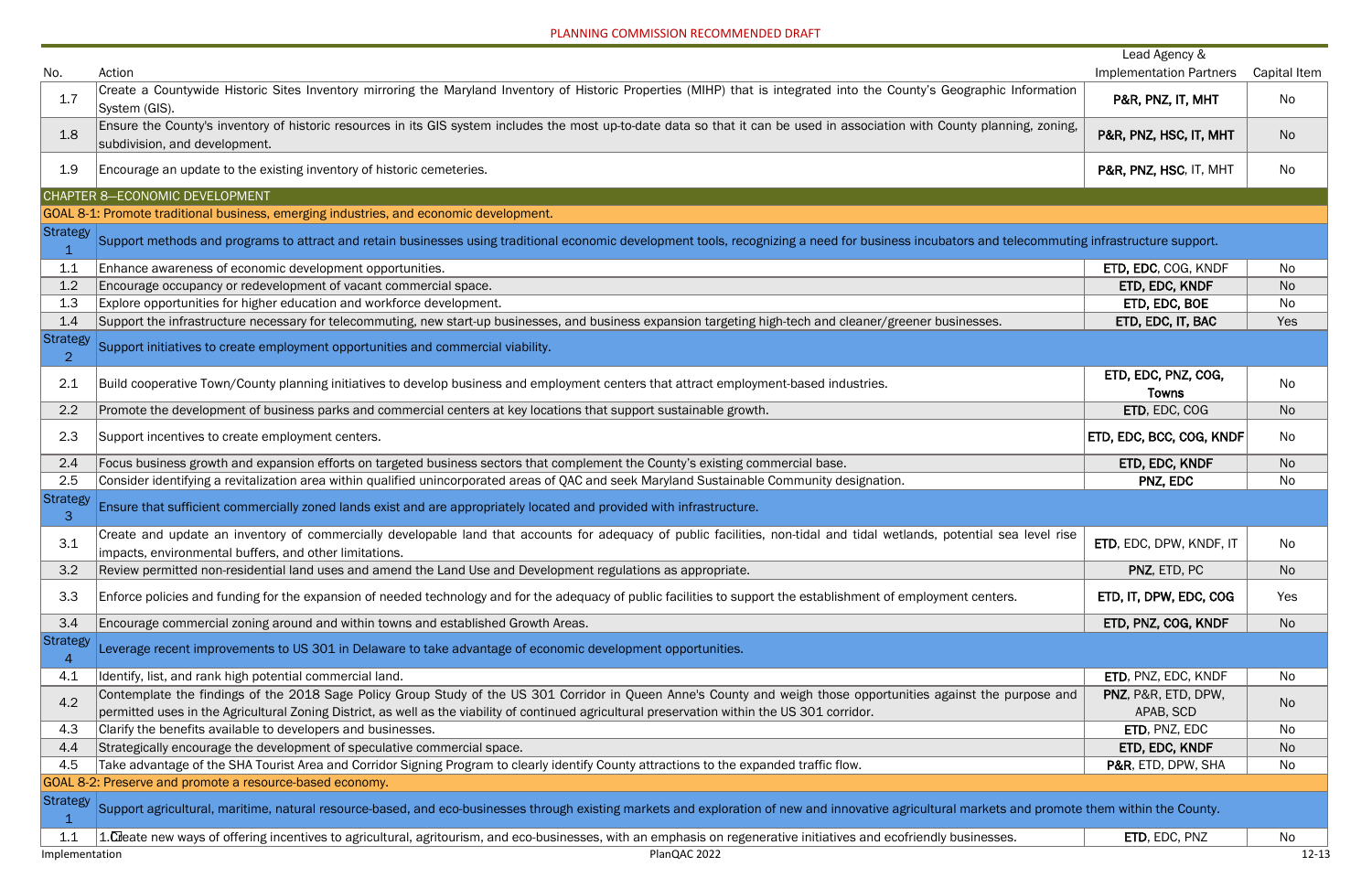| Lead Agency &                            |                |
|------------------------------------------|----------------|
| <b>Implementation Partners</b>           | Capital Item   |
| ETD, EDC, PNZ                            | <b>No</b>      |
|                                          | <b>No</b>      |
| PNZ, P&R, ETD, EDC, SCD                  | <b>No</b>      |
|                                          |                |
|                                          |                |
| ETD, P&R, TTAC, EDC,<br><b>KNDF</b>      | <b>No</b>      |
| ETD, P&R, TTAC, EDC,<br><b>KNDF</b>      | <b>No</b>      |
| ETD, P&R, TTAC, EDC,<br><b>KNDF, HSC</b> | <b>No</b>      |
| ETD, P&R, TTAC, EDC,<br><b>KNDF</b>      | <b>No</b>      |
| ETD, P&R, TTAC, EDC,<br><b>KNDF</b>      | No             |
| ETD, P&R, TTAC, EDC,<br><b>KNDF, HSC</b> | <b>No</b>      |
| ETD, IT, DPW, EDC, COG,<br>HOU           | Yes            |
| ETD, P&R, TTAC, EDC,<br><b>KNDF, HSC</b> | <b>No</b>      |
| ETD, P&R, TTAC, EDC,<br><b>KNDF, HSC</b> | <b>No</b>      |
| ETD, P&R, TTAC, EDC,<br><b>KNDF</b>      | Yes            |
| <b>ETD</b>                               | <b>No</b>      |
|                                          |                |
| P&R, ETD, TTAC, HSC,<br><b>KNDF</b>      | No             |
| EDT, HSC                                 | <b>No</b>      |
| P&R, EDT, TTAC, EDC                      | <b>No</b>      |
|                                          |                |
|                                          |                |
|                                          |                |
| HOU, PNZ, COG, ETD,<br>Towns, HAB, KNDF  | <b>No</b>      |
| PNZ, HOU, ETD, DPW                       | <b>No</b>      |
| HOU, PNZ, ETD, HAB                       | No             |
|                                          | ETD, EDC, KNDF |

| No.                               | Action                                                                                                                                                                               | <b>Implementation Partners</b>          | Capital    |
|-----------------------------------|--------------------------------------------------------------------------------------------------------------------------------------------------------------------------------------|-----------------------------------------|------------|
| 1.2                               | Incentive programs should be sensitive to (and reflect future changes in) industry practices and economy.                                                                            | ETD, EDC, PNZ                           | <b>Nc</b>  |
| 1.3                               | Build and support current agricultural, maritime, and recreation industry sectors.                                                                                                   | ETD, EDC, KNDF                          | N.         |
| 1.4                               | Revise County Codes to incorporate provisions for agritourism and ecotourism.                                                                                                        | PNZ, P&R, ETD, EDC, SCD                 | <b>Nc</b>  |
|                                   | GOAL 8-3: Explore opportunities for niche hospitality and tourism industries.                                                                                                        |                                         |            |
| <b>Strategy</b>                   | Develop, support, and promote County cultural activities and heritage tourism opportunities.                                                                                         |                                         |            |
| 1.1                               | Promote designated areas of the County as an outdoor special events destination.                                                                                                     | ETD, P&R, TTAC, EDC,<br><b>KNDF</b>     | <b>Nc</b>  |
| 1.2                               | Develop and promote ecotourism, agritourism, and recreational tourism utilizing the existing natural resources in the County and working with industry partners and<br>stakeholders. | ETD, P&R, TTAC, EDC,<br><b>KNDF</b>     | <b>Nc</b>  |
| 1.3                               | Develop and promote the County's local heritage, cultural assets and destinations, and connections with local, State, and national themes.                                           | ETD, P&R, TTAC, EDC,<br>KNDF, HSC       | <b>Nc</b>  |
| 1.4                               | Leverage existing County destinations, businesses, and visitor services.                                                                                                             | ETD, P&R, TTAC, EDC,<br><b>KNDF</b>     | <b>Nc</b>  |
| 1.5                               | Support, connect, and educate existing industry providers.                                                                                                                           | ETD, P&R, TTAC, EDC,<br><b>KNDF</b>     | <b>Nc</b>  |
| 1.6                               | Cross-market cultural activities, tourist and historic sites, and historic and cultural events.                                                                                      | ETD, P&R, TTAC, EDC,<br>KNDF, HSC       | <b>Nc</b>  |
| 1.7                               | Develop local transportation resources, partnerships, and businesses in support of the hospitality industry.                                                                         | ETD, IT, DPW, EDC, COG,<br>HOU          | Yes        |
| 1.8                               | Develop, encourage, and promote signature events that encourage interest in the County and attract visitors.                                                                         | ETD, P&R, TTAC, EDC,<br>KNDF, HSC       | <b>Nc</b>  |
| 1.9                               | Coordinate with the Queen Anne's County Arts Council and other organizations or committees involved in cultural or historic initiatives.                                             | ETD, P&R, TTAC, EDC,<br>KNDF, HSC       | <b>Nc</b>  |
| 1.10                              | Prepare and implement a work plan for the development and promotion of the Queen Anne's County hospitality industry.                                                                 | ETD, P&R, TTAC, EDC,<br><b>KNDF</b>     | Yes        |
| 1.11                              | Implement the County brand to support the hospitality market.                                                                                                                        | <b>ETD</b>                              | <b>Nc</b>  |
| <b>Strategy</b><br>$\overline{2}$ | Use historic and cultural resources to support and develop tourism opportunities.                                                                                                    |                                         |            |
| 2.1                               | Create and coordinate programming of historic and cultural sites with community events, activities, and other tourism attractions.                                                   | P&R, ETD, TTAC, HSC,<br><b>KNDF</b>     | <b>Nc</b>  |
| 2.2                               | Continue communication and collaboration between the Historic Sites Consortium and the County Department of Economic Development and Tourism.                                        | EDT, HSC                                | <b>Nc</b>  |
| 2.3                               | Continue to support the tourism and economic development objectives and strategies of the Stories of the Chesapeake Heritage Area Management Plan.                                   | P&R, EDT, TTAC, EDC                     | <b>N</b> c |
|                                   | <b>CHAPTER 9-HOUSING</b>                                                                                                                                                             |                                         |            |
|                                   | GOAL 9-1: Create a variety of housing types that are affordable to residents of all needs, ages, life stage, and income levels.                                                      |                                         |            |
| <b>Strategy</b>                   | Foster opportunities to create a supply of affordable, workforce, and attainable housing through various approaches, methods, and programs.                                          |                                         |            |
| 1.1                               | Collaborate with incorporated municipalities and identify appropriate locations in Growth Areas to provide affordable, workforce, and attainable housing.                            | HOU, PNZ, COG, ETD,<br>Towns, HAB, KNDF | <b>Nc</b>  |
| 1.2                               | Encourage and allow appropriate density increases and a range of unit types to make affordable, workforce, and attainable housing an economically viable development<br>option.      | PNZ, HOU, ETD, DPW                      | Nc         |
| 1.3                               | Encourage incorporation of affordable, workforce, and attainable housing within developments in appropriate locations.                                                               | HOU, PNZ, ETD, HAB                      | <b>N</b>   |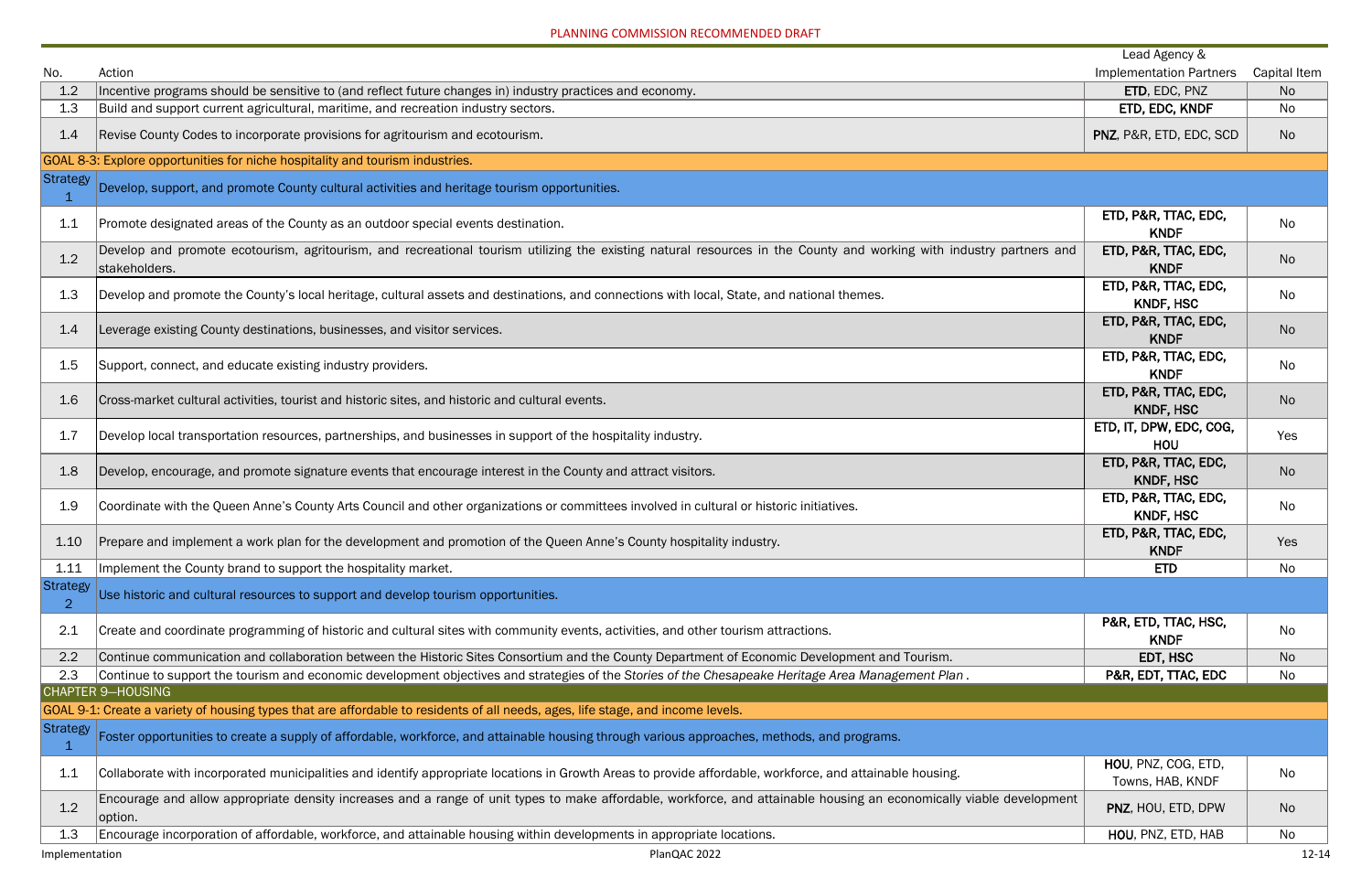|                            |                                                                                                                                                                                                                               | Lead Agency &                       |                     |
|----------------------------|-------------------------------------------------------------------------------------------------------------------------------------------------------------------------------------------------------------------------------|-------------------------------------|---------------------|
| No.                        | Action                                                                                                                                                                                                                        | <b>Implementation Partners</b>      | <b>Capital Item</b> |
| 1.4                        | Explore ways to improve the County's MPDU program.                                                                                                                                                                            | PNZ, HOU, ETD                       | No                  |
| 1.5                        | Explore additional partnerships with non-profit and private housing organizations active on the Eastern Shore to encourage necessary development within the County, when<br>appropriate.                                      | HOU, NGO, ETD, EDC                  | No                  |
| 1.6                        | Conduct a capacity analysis with estimates of available housing and housing needed by Growth Area to determine current supply and demand, where it exists, type(s) of<br>housing needed, and what future needs will be.       | HOU, PNZ, IT                        | N <sub>o</sub>      |
| Strategy<br>$\overline{2}$ | Continue to implement various approaches, methods, and programs that promote affordable, workforce, and attainable housing.                                                                                                   |                                     |                     |
| 2.1                        | Continue to allow accessory apartments in association with single-family lots, as well as commercial apartments.                                                                                                              | PNZ, HOU                            | No                  |
| 2.2                        | Promote infill development and redevelopment activities; where appropriate, encourage the replacement, installation, or upgrade of public infrastructure (e.g., roads, curbs,<br>gutters, public water and sewer, sidewalks). | PNZ, EDT, DPW, COG,<br>Towns        | No                  |
| 2.3                        | Establish partnerships between the County and its incorporated jurisdictions to identify new affordable, workforce, and attainable housing opportunities.                                                                     | HOU, COG, Towns                     | No                  |
| 2.4                        | Continue to implement the County's housing and homeownership assistance programs.                                                                                                                                             | HOU                                 | <b>No</b>           |
| 2.5                        | Encourage the involvement of non-profit organizations to provide affordable housing.                                                                                                                                          | HOU                                 | No                  |
| Strategy<br>3              | Support opportunities for County citizens to age in place.                                                                                                                                                                    |                                     |                     |
| 3.1                        | Provide opportunities to retrofit existing homes with accessible features so seniors and those with disabilities can remain in the community longer.                                                                          | HOU, PNZ                            | No                  |
| 3.2                        | Coordinate with social service providers to expand transportation, medical, and social services access to elderly populations.                                                                                                | DCS, CR, AAA, LMB                   | N <sub>o</sub>      |
|                            | GOAL 9-2: Promote opportunities and programs to increase housing affordability for all County citizens.                                                                                                                       |                                     |                     |
| <b>Strategy</b>            | Support programs to increase the availability of affordable units.                                                                                                                                                            |                                     |                     |
| $1.1\,$                    | Collaborate with incorporated municipalities and identify appropriate locations in Growth Areas to provide affordable, workforce, and attainable housing.                                                                     | PNZ, HOU, COG, Towns,<br><b>ETD</b> | No                  |
| 1.2                        | Coordinate with municipalities and communities to publicize and promote information to residents and realtors about home ownership, rehabilitation, and renovation<br>programs.                                               | HOU, COG, Towns                     | <b>No</b>           |
| 1.3                        | Consider pursuing additional funding for the County's Moderately Priced Housing Fund through creation of an incremental tax on property transfers and recordation.                                                            | HOU, PNZ                            | No                  |
| Strategy<br>$\overline{2}$ | Identify land use policies to encourage housing availability and affordability.                                                                                                                                               |                                     |                     |
| 2.1                        | Collaborate with incorporated municipalities and identify appropriate locations in Growth Areas to provide affordable, workforce, and attainable housing.                                                                     | PNZ, HOU, COG, Towns,<br><b>ETD</b> | No                  |
| 2.2                        | Where appropriate, expand areas where multi-family and apartment development is allowed and review and increase allowable densities where appropriate.                                                                        | PNZ, HOU, ETD                       | No                  |
| 2.3                        | Include opportunities for small-lot single-family units, duplexes, triplexes, townhouses, cottage courts, and small multi-family buildings within County development codes.                                                   | PNZ, HOU                            | No                  |
| 2.4                        | Evaluate parking requirements and consider reductions when requirements are likely to exceed actual demand.                                                                                                                   | PNZ, DPW, ETD                       | <b>No</b>           |
| 2.5                        | Incorporate workforce housing as a permitted use in appropriate zoning districts.                                                                                                                                             | PNZ, HOU                            | No                  |
| Strategy<br>3              | Incentivize development of workforce housing.                                                                                                                                                                                 |                                     |                     |
| 3.1                        | Consider including density bonuses as part of the County's MPDU program.                                                                                                                                                      | PNZ, HOU, DPW, BCC                  | No                  |
| 3.2                        | Consider establishing tiered allocation fees to encourage development of multi-family and other smaller housing units.                                                                                                        | PNZ, DPW, HOU, BCC                  | No                  |
| 3.3                        | Consider reducing or waiving development impact and other fees for housing units committed for long-term affordability.                                                                                                       | PNZ, HOU, DPW, BCC, EDT             | No                  |
| 3.4                        | Consider property tax reductions or abatements for new assisted or workforce housing units.                                                                                                                                   | HOU, BCC                            | <b>No</b>           |
| 3.5                        | When developing new County facilities, evaluate whether sites can incorporate collocated affordable housing.                                                                                                                  | HOU, DPW, PNZ                       | No                  |

Implementation 2022 PlanQAC 2022 2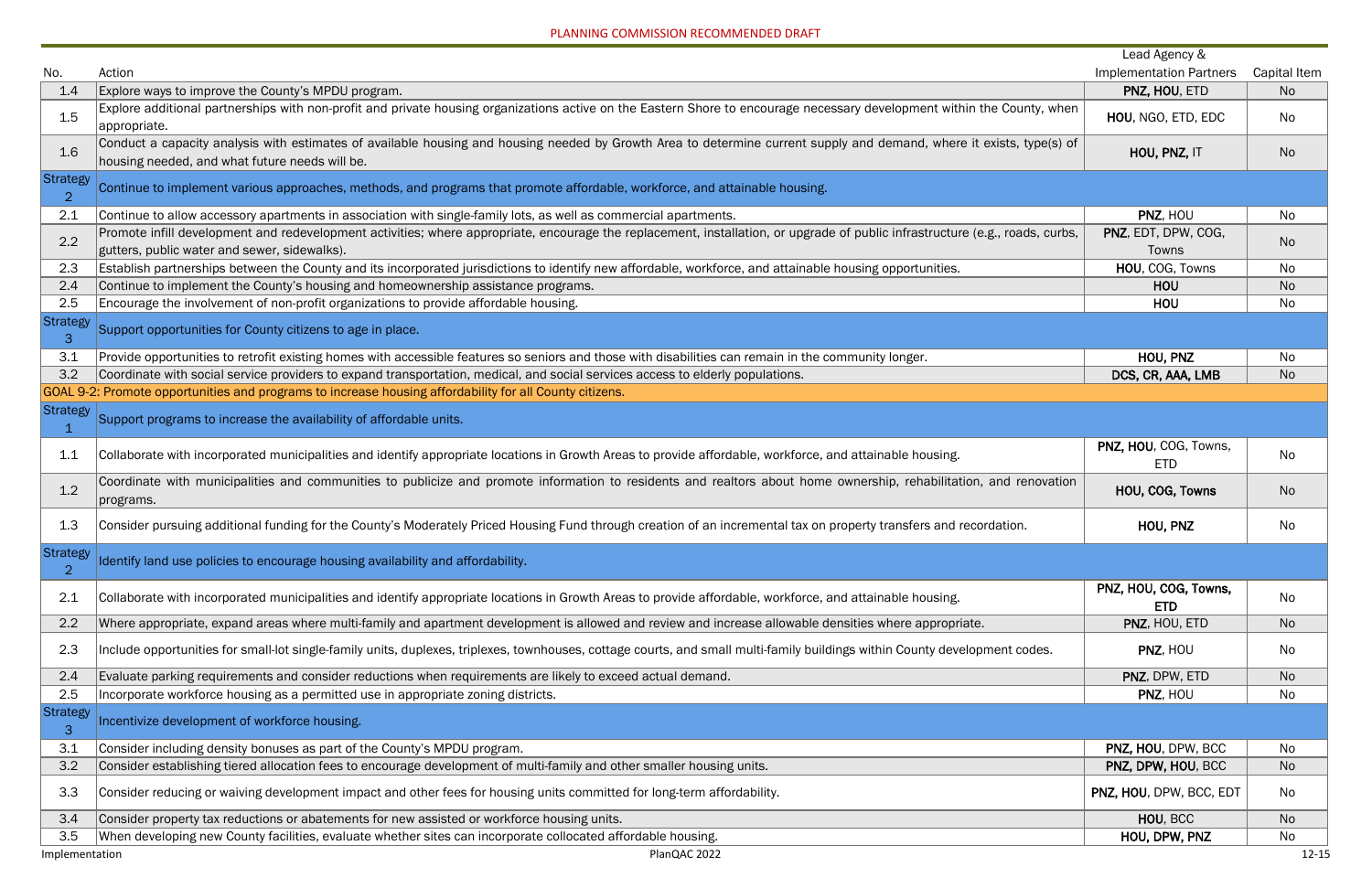|                            |                                                                                                                                                                                                                                                        | Lead Agency &                                       |                     |
|----------------------------|--------------------------------------------------------------------------------------------------------------------------------------------------------------------------------------------------------------------------------------------------------|-----------------------------------------------------|---------------------|
| No.                        | Action                                                                                                                                                                                                                                                 | <b>Implementation Partners</b>                      | <b>Capital Item</b> |
|                            | GOAL 9-3: Preserve the County's existing housing stock.                                                                                                                                                                                                |                                                     |                     |
| Strategy                   | Support publicly assisted housing.                                                                                                                                                                                                                     |                                                     |                     |
| 1.1                        | Pursue State support and consider devoting more local funding as federal support declines.                                                                                                                                                             | HOU, HAB, DHCD                                      | Yes                 |
| 1.2                        | Work with non-profit development organizations to identify and secure financial resources to maintain housing conditions.                                                                                                                              | HOU, DHCD, NGO                                      | Yes                 |
| Strategy<br>$\overline{2}$ | Prevent deterioration of existing housing stock.                                                                                                                                                                                                       |                                                     |                     |
| 2.1                        | Continue and expand programs to help low- and moderate-income homeowners repair and modernize their homes (e.g., remedy health and safety hazards, weatherization,<br>energy conservation, accessibility modifications, lead-based paint remediation). | HOU, DHCD                                           | No                  |
|                            | CHAPTER 10-TOWN PLANNING FRAMEWORK                                                                                                                                                                                                                     |                                                     |                     |
|                            | GOAL 10-1: Foster government cooperation and participation.                                                                                                                                                                                            |                                                     |                     |
| Strategy                   | Promote interjurisdictional cooperation with respect to planning and growth related issues to sustainably manage growth.                                                                                                                               |                                                     |                     |
| 1.1                        | Establish joint planning agreements where appropriate.                                                                                                                                                                                                 | PNZ, COG, Towns, ETD,<br><b>USRC</b>                | No                  |
| 1.2                        | Continue participation in, and support of, the Council of Governments (COG).                                                                                                                                                                           | BCC, PNZ, ETD, COG,<br><b>Towns</b>                 | <b>No</b>           |
| 1.3                        | Joint Planning Agreements that provide County funding for Town infrastructure should consider compliance with the County's Adequate Public Facilities Ordinance (APFO).                                                                                | BCC, PNZ, DPW, COG,<br><b>Towns</b>                 | Yes                 |
| Strategy<br>$\overline{2}$ | Initiate joint planning opportunities between the County, Towns, and surrounding counties.                                                                                                                                                             |                                                     |                     |
| 2.1                        | Include representatives of Towns and bordering counties in comprehensive plan updates to encourage cooperation.                                                                                                                                        | PNZ, COG, Towns,<br><b>Surrounding Counties</b>     | No                  |
| 2.2                        | Encourage joint Planning Commission meetings with Towns and bordering counties to discuss planning issues.                                                                                                                                             | PNZ, PC, COG, Towns,<br><b>Surrounding Counties</b> | <b>No</b>           |
| Strategy<br>3              | Encourage State coordination with the County and the Towns.                                                                                                                                                                                            |                                                     |                     |
| 3.1                        | Utilize the Upper Shore Regional Council, Maryland Association of Counties (MACO), or the Maryland Municipal League (MML) as the organizational structure to facilitate<br>collaboration and cooperation.                                              | PNZ, ETD, COG, USRC,<br>MACO, MML, Towns            | No                  |
| Strategy                   | Attract State resources to match County and local resources to support Town infrastructure improvements.                                                                                                                                               |                                                     |                     |
| 4.1                        | Assist Towns to utilize a variety of tools to establish eligibility for State funds.                                                                                                                                                                   | DPW, PNZ, P&R, ETD, COG,<br>Towns, MDOT             | No                  |
| Strategy<br>5 <sup>5</sup> | Support funding initiatives for more parks, recreation, and open space within Towns.                                                                                                                                                                   |                                                     |                     |
| 5.1                        | As the State provides funds to the County, the County and Towns should coordinate project details and priorities to ensure the appropriate location and development of<br>public facilities to meet both Town and County needs.                        | P&R, COG, Towns, DNR,<br><b>PRAB</b>                | Yes                 |
| Strategy<br>$6^{\circ}$    | Support Town planning by offering County resources for technical and professional services and planning assistance as incentives to achieve responsible smart growth.                                                                                  |                                                     |                     |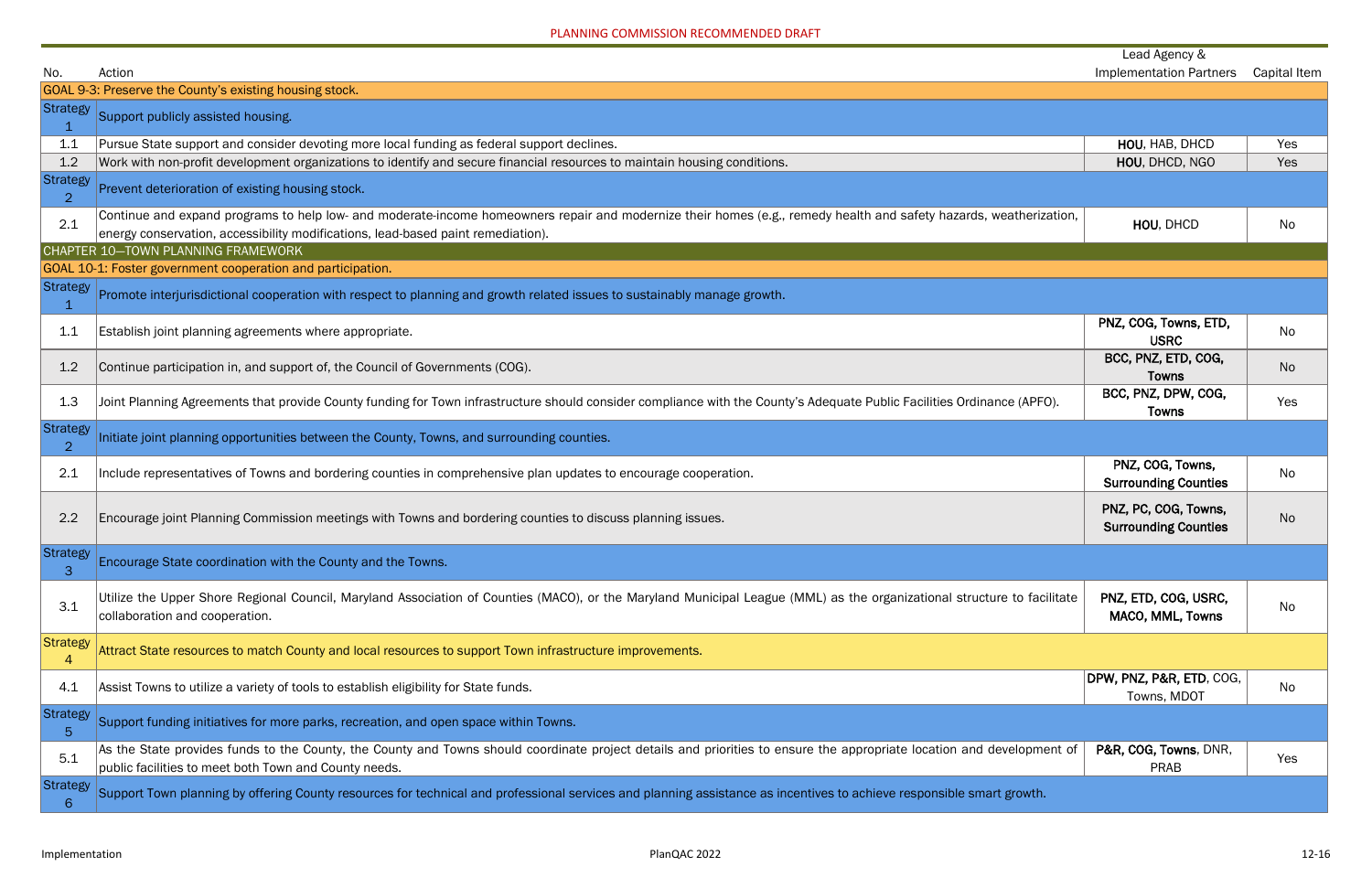|                 |                                                                                                                                                                                                                                                        | Lead Agency &                       |                     |
|-----------------|--------------------------------------------------------------------------------------------------------------------------------------------------------------------------------------------------------------------------------------------------------|-------------------------------------|---------------------|
| No.             | Action                                                                                                                                                                                                                                                 | <b>Implementation Partners</b>      | <b>Capital Item</b> |
| 6.1             | Share County resources with Towns supported by fees for service, as appropriate.                                                                                                                                                                       | PNZ, P&R, DPW, COG,<br><b>Towns</b> | No                  |
| 6.2             | Provide technical assistance as appropriate to municipalities for infrastructure and other planning issues.                                                                                                                                            | PNZ, P&R, DPW, ETD,<br>COG, Towns   | <b>No</b>           |
| Strategy        | Support Town initiatives that utilize innovative energy and environmentally sustainable technologies or strategies.                                                                                                                                    |                                     |                     |
| 7.1             | Identify State and federal funding mechanisms for innovative energy and environmentally sustainable technology.                                                                                                                                        | DPW, PNZ, DNR, MDE                  | No                  |
| Strategy<br>8   | In accordance with the Land Use Article, establish Town and County planning processes that foster implementation of community and comprehensive plans.                                                                                                 |                                     |                     |
| 8.1             | Utilize the adopted plans to establish indicators and performance measures that comply with the annual reporting requirements of the Land Use Article.                                                                                                 | PNZ, COG, Towns                     | No                  |
|                 | GOAL 10-2: Direct growth to incorporated municipalities.                                                                                                                                                                                               |                                     |                     |
| Strategy        | Direct County growth to existing Towns to help maintain the County's wastewater treatment capacity and flows, preserve agricultural lands, and focus development in areas with existing infrastructure.                                                |                                     |                     |
| 1.1             | Through mutual agreement, coordinate Municipal Growth Elements (MGE) through meetings between the County and Towns and continued planning and implementation<br>coordination.                                                                          | PNZ, DPW, COG, Towns                | No                  |
| 1.2             | Work with Towns to provide and plan appropriate greenbelts.                                                                                                                                                                                            | PNZ, P&R, COG, Towns                | <b>No</b>           |
|                 | CHAPTER 11-COMMUNITY PLANS                                                                                                                                                                                                                             |                                     |                     |
|                 | CHESTER/STEVENSVILLE GROWTH AREA                                                                                                                                                                                                                       |                                     |                     |
| Goal<br>$11A-1$ | Prepare for appropriate infill and redevelopment opportunities.                                                                                                                                                                                        |                                     |                     |
| $\lceil$        | Develop design guidelines for infill development or redevelopment, establishing benchmarks to enhance community character and quality.                                                                                                                 | PNZ, ETD, DPW                       | No                  |
| $\overline{2}$  | Review and amend development regulations to ensure appropriate uses, bulk requirements, and aesthetics are incorporated, ideally condensing the number of districts to<br>allow for greater ease of implementation.                                    | PNZ, PC                             | <b>No</b>           |
|                 | Develop a Main Street corridor zoning district to incorporate all zoning districts that have characteristics of a traditional main street that is found within the<br>Chester/Stevensville Growth Area.                                                | PNZ, ETD, PC                        | No                  |
| Goal<br>$11A-2$ | Enhance the Chester/Stevensville Growth Area's sense of place.                                                                                                                                                                                         |                                     |                     |
| - 1             | Identify and develop appropriate gateway treatments to alert travelers of their destination.                                                                                                                                                           | P&R, DPW, ETD, TTAC                 | Yes                 |
| $\overline{2}$  | Establish greenbelts to define the Chester/Stevensville communities, providing clear edges for these Growth Areas.                                                                                                                                     | PNZ, P&R                            | <b>No</b>           |
| 3               | Enhance appropriate environmental protection standards to mitigate future environmental and climate change effects.                                                                                                                                    | DPW, PNZ, P&R, DNR, MDE             | No                  |
|                 | <b>GRASONVILLE GROWTH AREA</b>                                                                                                                                                                                                                         |                                     |                     |
| Goal<br>$11B-1$ | Achieve planning objectives for existing residential neighborhoods.                                                                                                                                                                                    |                                     |                     |
| $\mathbf{1}$    | Limit the ability of nonconforming commercial uses in existing zoned residential neighborhoods to expand, unless conditioned on improvements to site appearance including<br>screening and buffering.                                                  | <b>PNZ</b>                          | No                  |
| $\overline{2}$  | Limit home occupation scale and impact in residentially zoned neighborhoods so they do not adversely affect neighboring residential properties.                                                                                                        | <b>PNZ</b>                          | No                  |
| 3               | Require new non-residential development to adequately screen/buffer from adjacent residentially zoned land, minimizing impacts on existing residential areas, particularly<br>for new commercial development on the US 50/301 corridor abutting MD 18. | <b>PNZ</b>                          | No                  |
| 4               | Encourage homeownership within the Grasonville community and seek grant funding opportunities for home improvements and community development projects.                                                                                                | HOU, PNZ, DHCD                      | No                  |